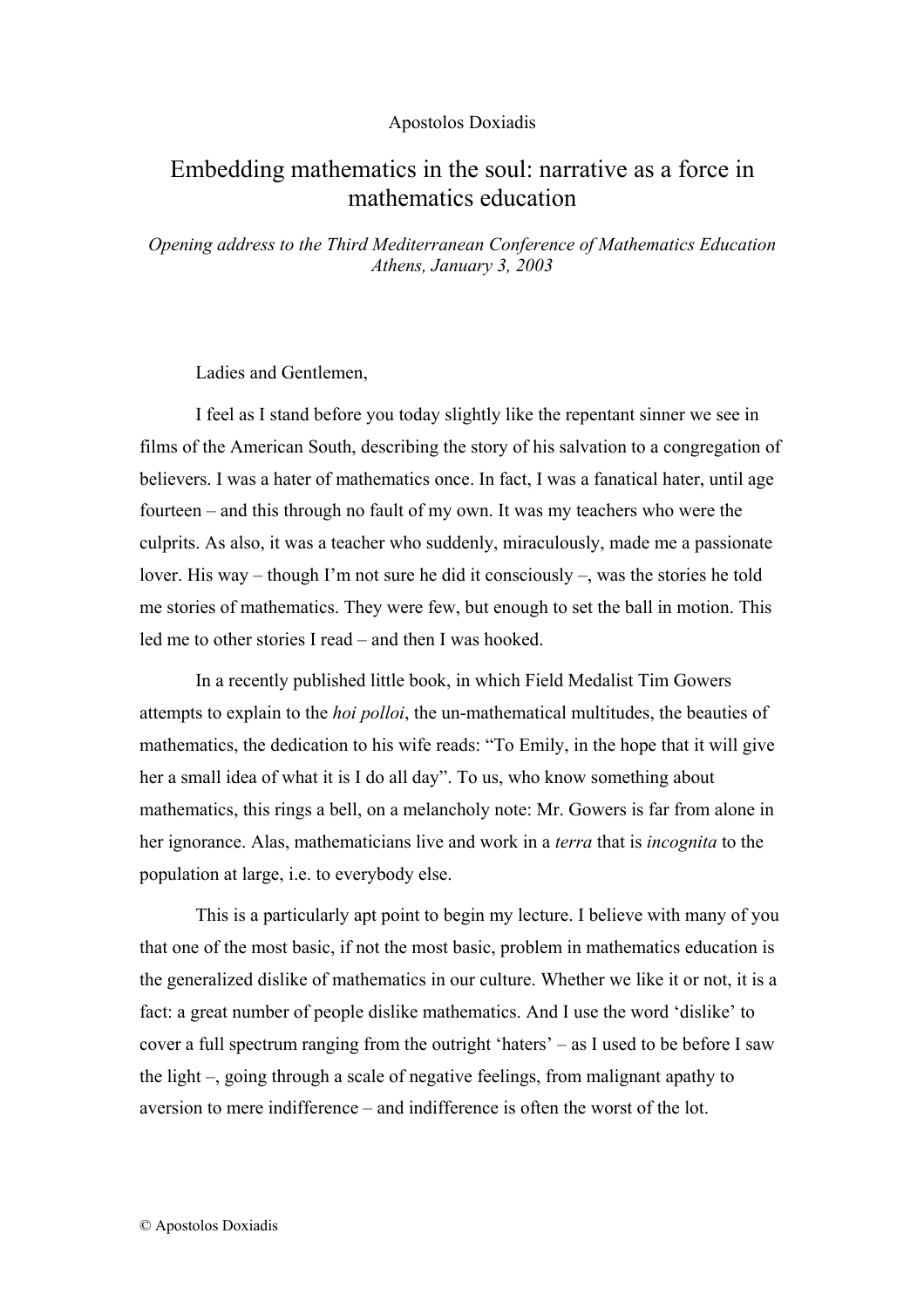The infra-structure of this dislike is complex. But at the root of it are abstraction and irrelevance to life as lived. More than anything else, it is these two monsters, that block the gate.

In what follows, I will speak from my own viewpoint – the viewpoint of a storyteller. But please remember this: the first, though not the last, aim of storytellers – and in this they differ dramatically from mathematicians – is to please the audience. I know: "pleasing" and "audience" are not words frequently used in mathematical circles. But to me, a storyteller, the students of mathematics are an audience. And by the end of this lecture, I hope to have imparted some of my attitude to you too.

As for pleasure of pleasure, you certainly know about its role, as theatre- and film-goers, as readers of novels, listeners of music. To derive from a book, a play, a film, a concert, a higher 'message' is highly commendable. But unless you are also entertained, there is no hope of instruction. If you close the book in boredom after ten pages, or take a little siesta halfway into the film, you will definitely not receive the message, however 'high'.

Ladies and Gentlemen.

If people were logical machines  $\&$  education the equivalent of programming them, like computers, what I have to say would be irrelevant. Yet, as every teacher can tell us, these hypotheses don't apply. On the contrary, education is – should be, at its best – a process involving the complete human being. And as the wise always knew, and the philosopher – and also, incidentally, ex-mathematician – Edmund Husserl told us, human beings do not perceive passively, but with intention. We see more when we want to see more, we learn more when we are eager to learn more. Our cognitive processes are guided by our motives, our reasons for wishing to make sense of this world.

Which is perhaps a complex way of restating the old proverb that 'you can take a horse to the fountain but you can't make him drink'. So: my concern won't be the contents of the rich fountain of mathematics education  $-$  it is your job to explore it, and you shall do so worthily, to judge from the program. My role is to see how we get the horse to the fountain and – particularly this – create the desire to drink.

But, think of this: how unlikely my presence at your conference would be a decade ago. What makes it possible that I, a storyteller – and, only incidentally, an ex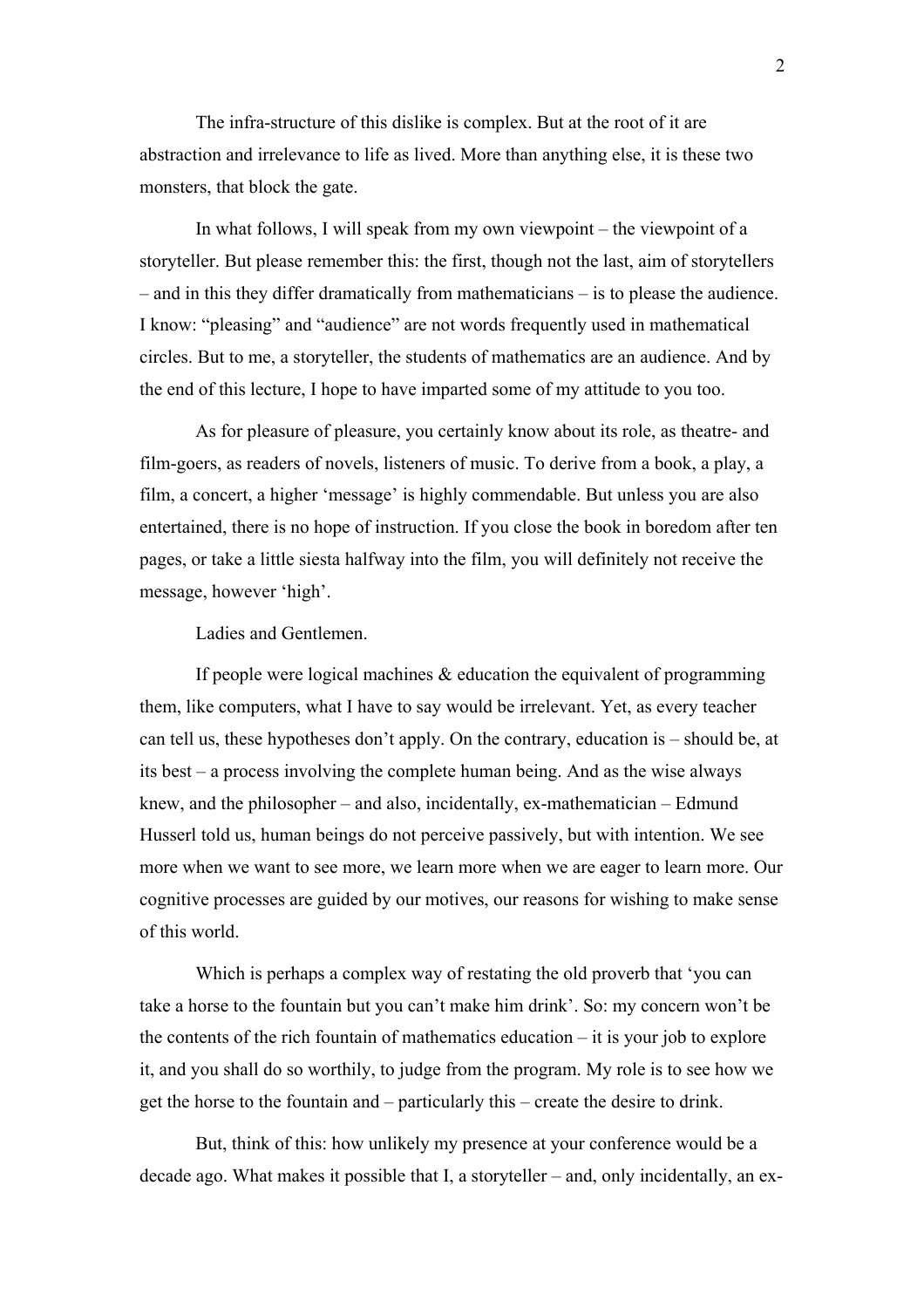mathematician – address you today, is that in the past few years a benign revolution has begun: amazingly, mathematics has suddenly become the subject of storytelling!!! …Like all good revolutions, this one too was started by people outside the establishment, the pariahs, the ex-communicants, and the imported labor. My appearing before you is due to the fact that I too, in my humble and somewhat angry way, am one of the rebels.

Of course, I am referring to the unexpected, miraculous one might say, 'coming of mathematics center-stage', to use an expression of professor Robert Osserman. A book recounting the story of the solution of an old, highly abstract problem (*Fermat's Last Theorem*) becomes a bestseller. So does the biography of a great mathematician (Paul Erdös) and then another (John Nash) – this one also becoming an Oscar-winning film. And, at the same time, invented narratives appear, narratives with mathematicians as their heroes and mathematics – if not their subject – at least their setting. A successful film has the unlikely name of  $\pi$  – not as in 'applepie' which would be understandable, but as in the ratio of the circumference to the diameter of a circle. A play by the name of *Proof* – yes, mathematical proof – wins the Pulitzer Prize… And novels including the words 'theorem' or 'conjecture' in their titles are sold internationally. And what's even stranger: they are read.

A small personal anecdote will illustrate further: a few years ago, a publisher of my book *Uncle Petros and Goldbach's Conjecture* asked me if I knew the title of my next project. I said "yes, it is *Aunt Caterina and the Riemann Hypothesis*." I was joking of course, but I realized, shocked, that the publisher wasn't: I had made him happy. The fact that he had no clue of what it was that Riemann hypothesized, or who Riemann was, did not decrease his delight. Oh, this must be a miracle, after all, I thought: mathematics is suddenly a hot-seller!

You know it better than I that mathematics education does not occur in a vacuum. And I am not referring here to the societal or psychological realities which also set their own requirements. I mean, more specifically the endo-mathematical influences: what occurs in mathematics education is to a very large degree a reflection of the prevalent self-image of mathematics. It is what mathematicians think of their field and of their role in it, which provides the underlying paradigm for mathematics education.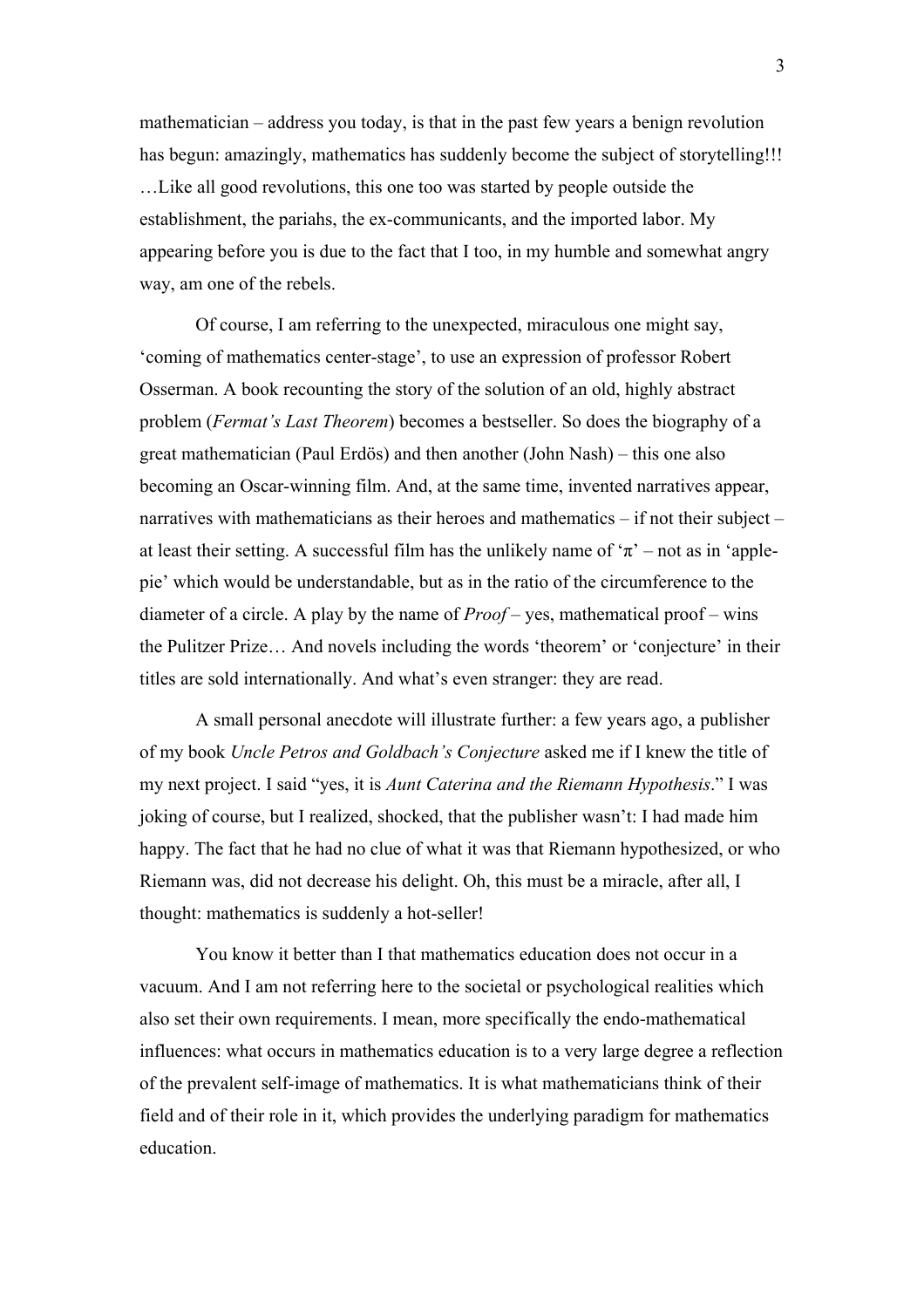To locate the time of the split of mathematics from the rest of the culture, and with it of the birth of the dislike of mathematics we have to travel a longer distance. But be comforted: the distance is long only in time. Not in space.

And here are the principal culprits:



They are the three gentlemen circled (by me, not the Thought-Police) interestingly occupying the apexes of an isosceles triangle in Raphaello's sublime 'The School of Athens'. And if Raphael got his geography mixed-up, and Pythagoras (lower left) taught in Southern Italy, while the old fox, Euclid (lower right, demonstrating a proof) in Alexandria, the spirit of this a-historical assemblage is correct. For it was Plato (top center, pontificating) and his Athenian school that encapsulates the essence of the problem.

But I beg you: like good Pythagoreans, let's keep what I said to ourselves. Don't tell anyone. The last thing we need is to hear on the evening news that some barbarian blasphemed against our glorious past and to have our conference picketed tomorrow by some fanatical group defending it. But just to make sure, I'll say it clearly, though of course it's too obvious to need my opinion: The Greek achievement was colossal, it was revolutionary, it is the genes out of which following generations built the splendid edifice of mathematics. But those genes also contain the cause of the problem.

Yes. Mathematics as we know it is, to a large extent a Greek dream come true.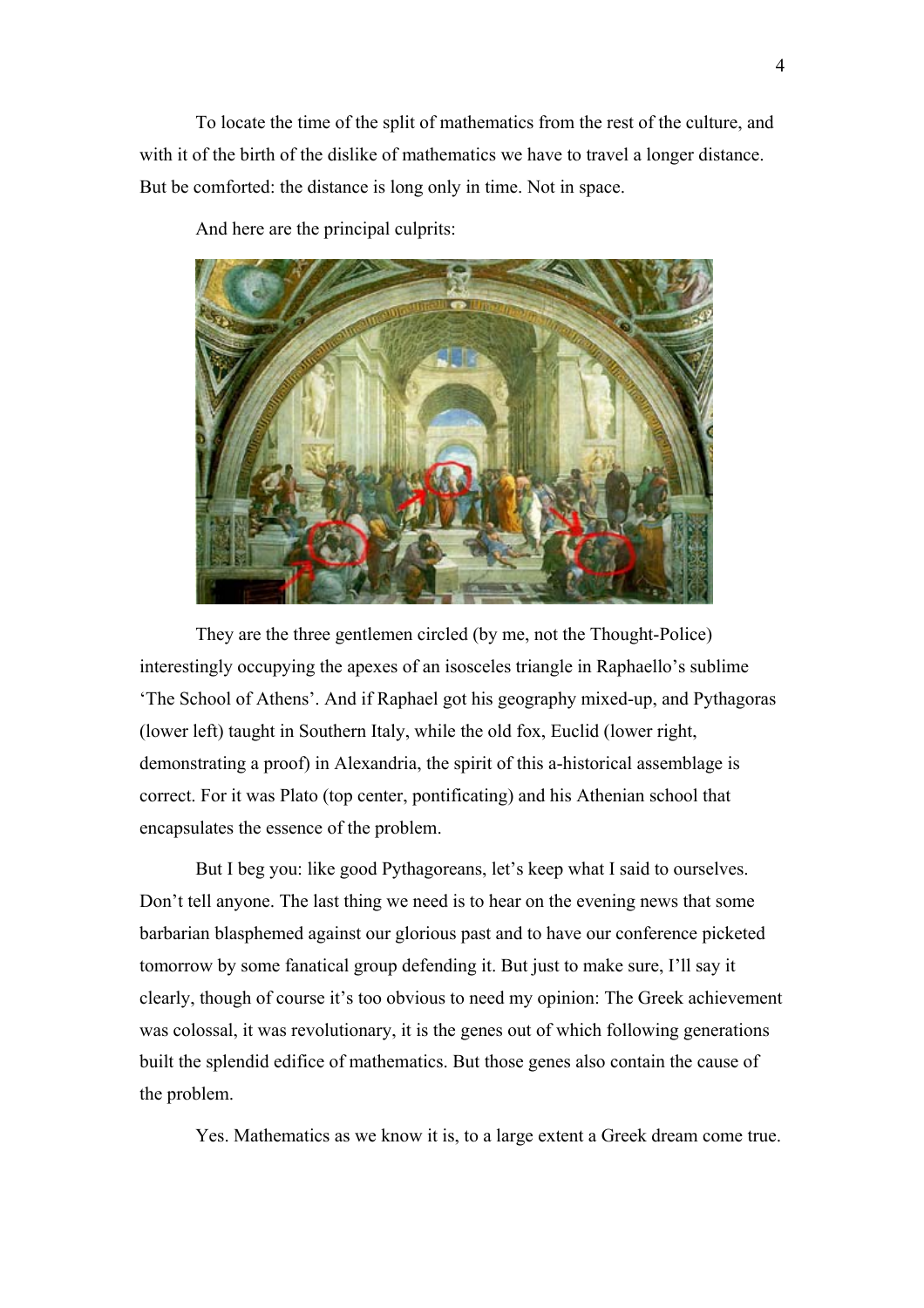But in this dream, lies its *esotericism*, the sense of an ivory tower, an insular domain of higher, knowledge: of the close-guarded nature of the Pythagorean brotherhood, to whose members only mathematical truths could be imparted, think of the legendary *Αγεωµέτρητος µη εισίτω*, the notorious 'no-one ignorant of geometry shall enter', written over the gate of Plato's academy – now interestingly the motto of the American Mathematical Society. In this dream also lies abstraction, the abstraction that makes most of mathematics possible: think of Socrates idea that triangles exist somewhere out there in conceptual Heaven. And think of the child of abstraction, the exalted irrelevance, the 'uselessness', which G. H. Hardy so proudly defends in his *Apology*. Remember the story of Euclid telling haughtily to his slave to give five drachmas to the student who dared ask what practical benefit he would have by learning a certain theorem. Remember Archimedes, the prototype of the absentminded mathematician, caring only of his circles as a Roman soldier is about to slaughter him. And, of course, in the heart of this Greek dream lies formalism – not as a philosophy but as a way of conceiving mathematics – and foundationism (these are principally Euclid's work), the concept that mathematics is built from the bottom up, and proceeds in clear, rigorous, verifiable steps, upwards, upwards, upwards, a Tower of Babel of absolute knowledge whose illusionary nature was first exposed only in the 1930's by a young Viennese graduate student, by the name of Kurt Gödel.

Of course: abstraction, irrelevance, purity, formalism, make for good mathematics – though I shall have to say something about this too in a while.

But, sadly, they make for bad mathematics education. Each one of these concepts – abstraction, irrelevance, purity, formalism – pushing mathematics further away from a growing human being, a being whose psyche is in the phase of its development that – no soft-brained psychologist but a great mathematician, Alfred North Whitehead –, calls the Romantic Phase.

Yet, after more than two millennia, the Platonic-formalist *Weltanschauung* still prevails. And to a large extent mathematics education is a Procrustean struggle to enforce the direct Mathematics-to-Mathematics-Education homomorphism into the mind of the cognitively, psychologically, intellectually and spiritually unprepared student.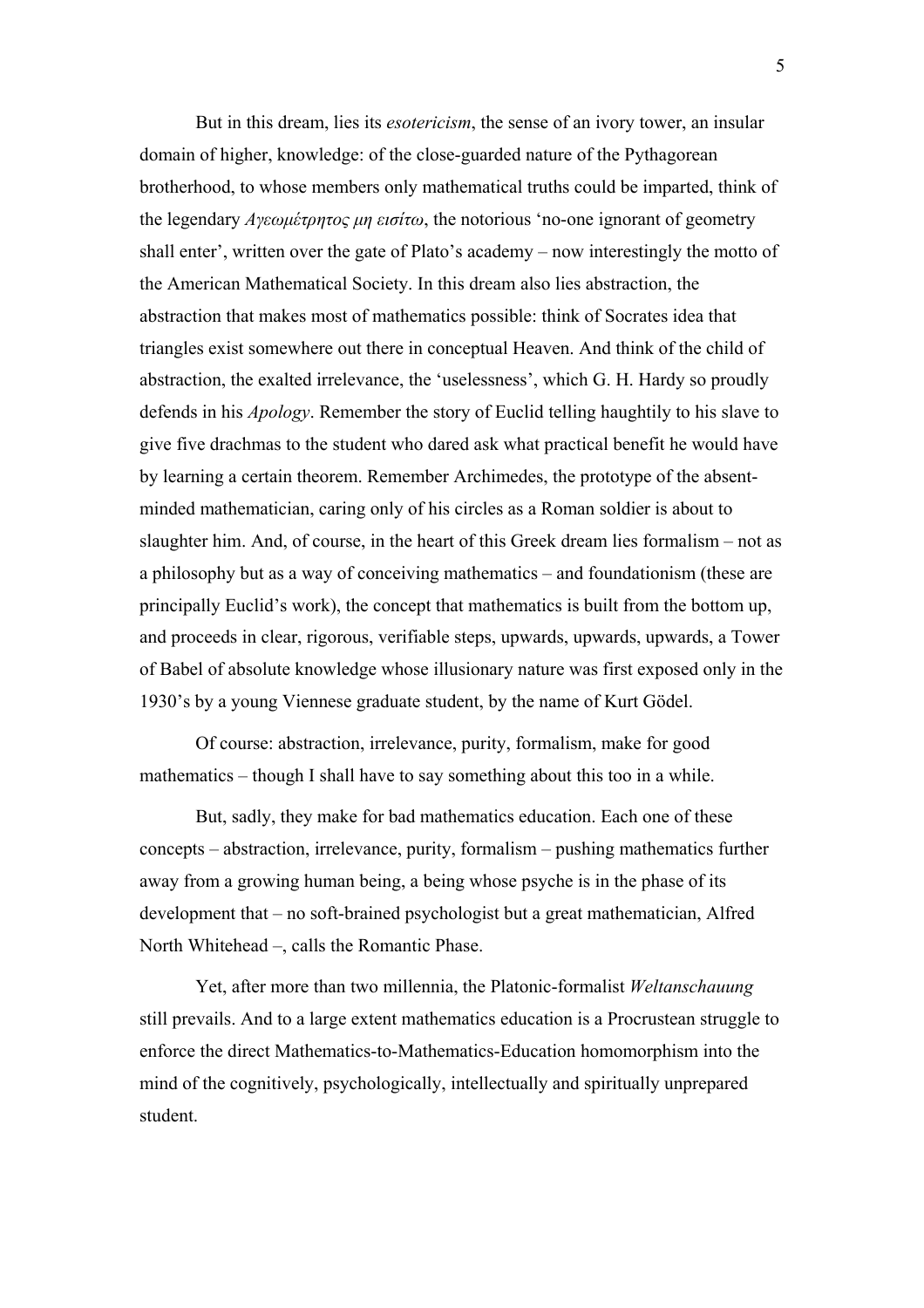A while ago, I called the invasion of storytelling into mathematics a revolution. The reason for this is because I do believe that our recent mathematical narratives, especially those that significantly include mathematical or, as I shall call it, paramathematical argument in their plot, transcend mere exposition or, that terrible world, 'popularization'. On the contrary, I believe that they point to a new and original way to look at mathematics itself. This is a crucial point to which I shall return, as it sets the basis for a non-formalist, non-Platonist a view, a view of mathematics not as something pinned like a dead moth for Euclidean purists to examine – and in this form taught to our unprepared children –, but mathematics as it is lived by human beings, as it is loved, as it is explored, feared, created, dreamed of... By human beings. This new mathematical storytelling is inspired – in my view – by a rebel spirit. And I believe it is about time that this rebel spirit begin to infest mathematics education. I shall clarify as I proceed...

I am sure many of you know the work of developmental psychologist Jerome Bruner – his experiments, somewhat in the line of Jean Piaget, are the groundwork of much in modern educational theories. In a less well-known work of his, the essay 'Two Modes of Thought', Bruner makes a crucial point: what we call thinking can occur in the human mind in two distinct modes, modes that are irreducible to one another. The first, which he calls *paradigmatic*, is the logico-deductive, a mode that uses as its tool logic & aims at classification. The second mode Bruner calls *narrative*. Everyone knows stories are important for human life. The importance of Bruner comes from his calling storytelling, specifically, a 'mode of *thinking'*, bringing also to my mind the wise art historian Ananda Coomaraswamy, who caught my heart when he said that 'art is a form of knowledge'.

It is not difficult to accept that in the human sciences, narrative can actually *be* thinking.

Top-grade historical, legal and judicial narrative discourse is known from antiquity – and if you have any doubt this is *thinking*, then read Thucydides or Cicero. (Incidentally, it's about time someone told our history teachers to stop torturing ten year-olds with the 'causes of the Persian wars' and open their hearts and minds with the stories themselves, told by that sublime storyteller, Herodotus.) Then medicine joins in – the great invention of the case-history, by Hippocrates – and in modern times psychology, anthropology, politics, and more fields use narrative as the *prima*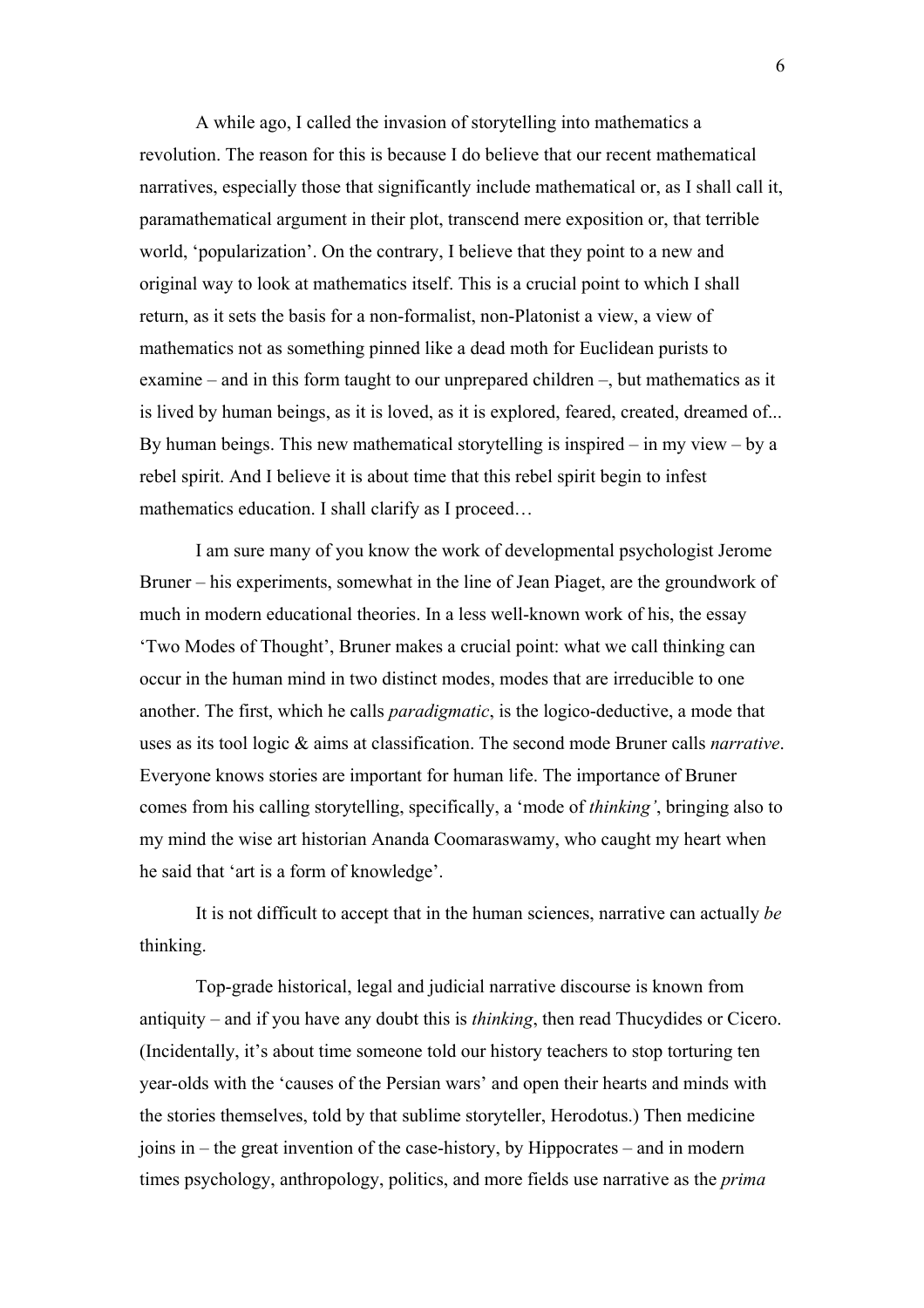*materia* of analysis. In these fields narrative thinking dominates. And this thinking is irreducible – on pain of meaninglessness – to the classificatory mode.

But in mathematics? Mathematics so obviously fits Bruner's first mode – in fact, it is the very prototype of a logico-deductive science – that it's hard to see its essence as anything but classificatory. In fact, see how often the main task of a mathematical field is a full classification of its objects of inquiry, be they finite groups, knots, Abelian varieties and whatnot. Classify them all, neatly fit every object in an abstract, non-linear space of relationships (what mathematicians would call a non-linear graph) and you are done.

Of course we shouldn't be hard on this non-linearity: it is the basis of good science. It allows the mind, with its extension of writing, the page, the pen, the book, the computer, to conceive and to fix patterns that are almost impossible to construct or even visualize in life-as-lived.

But again, non-linearity is bad communication and thus, of necessity, bad teaching – especially at the younger ages. The reasons for this have to do with the way the human mind is constructed as also with the way human life is lived. For better or worse, human beings live in time. And time is linear. And...

*…Only in time can the moment in the rose-garden, The moment in the arbour where the rain beat, The moment in the draughty church at smokefall Be remembered…* 

As T. S. Eliot tells us, in 'Burnt Norton': *Only through time, time is conquered.* 

Let's see what happens in storytelling: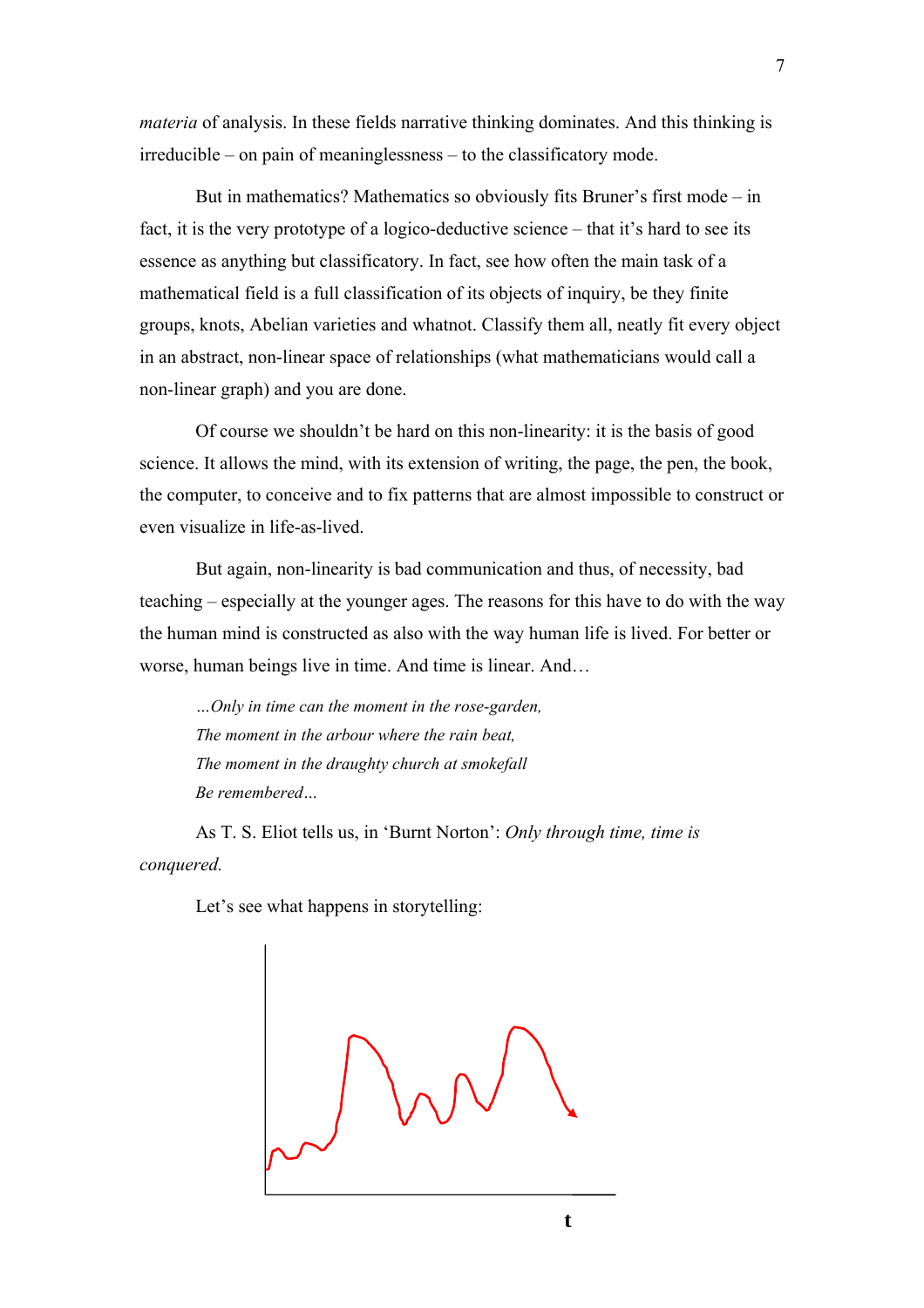A story (red line) starts at a point 0 and progresses, in time, to its end. That is the one dimension that is essential, event following event following event. John loves Mary. John marries Mary. But then Mary loves Jim. So John kills Jim – or Mary, if he is a chauvinist.

But, as you can see, it is the value on the y-axis, that causes the fluctuations As in human life, the dimensions behind a story are limitless, the time-line can curve and twist in an infinite variable Hilbert space. But what makes a story appealing and understandable to a human being, is Emotion. And 'understanding' here means something different than in mathematics. Oh, I am not madly in love with the Pythagorean theorem, but I understand it well enough. But I am very much moved – I *understand*, you see – *Romeo and Juliet*, because I like it; in fact, because I like Juliet.

Stories – like all art – speak to us only to the extent that we are touched by them. A fact that storytellers and story-scholars and, alas, yes, Hollywood producers too, know all too well. Its prerequisite is something called identification.

By some weird alchemy, the necessary condition for the reader or viewer of a story to be moved, is that its heroes are also moved, positively or negatively. And identifying with the heroes, through empathy, we share their passions.



In this diagram, we see that identification is achieved if the hero's or the audience's emotions (let's equate them, for simplicity) go above a certain threshold level  $θ$  – obviously  $θ$  is a variable of both story and individual receiver.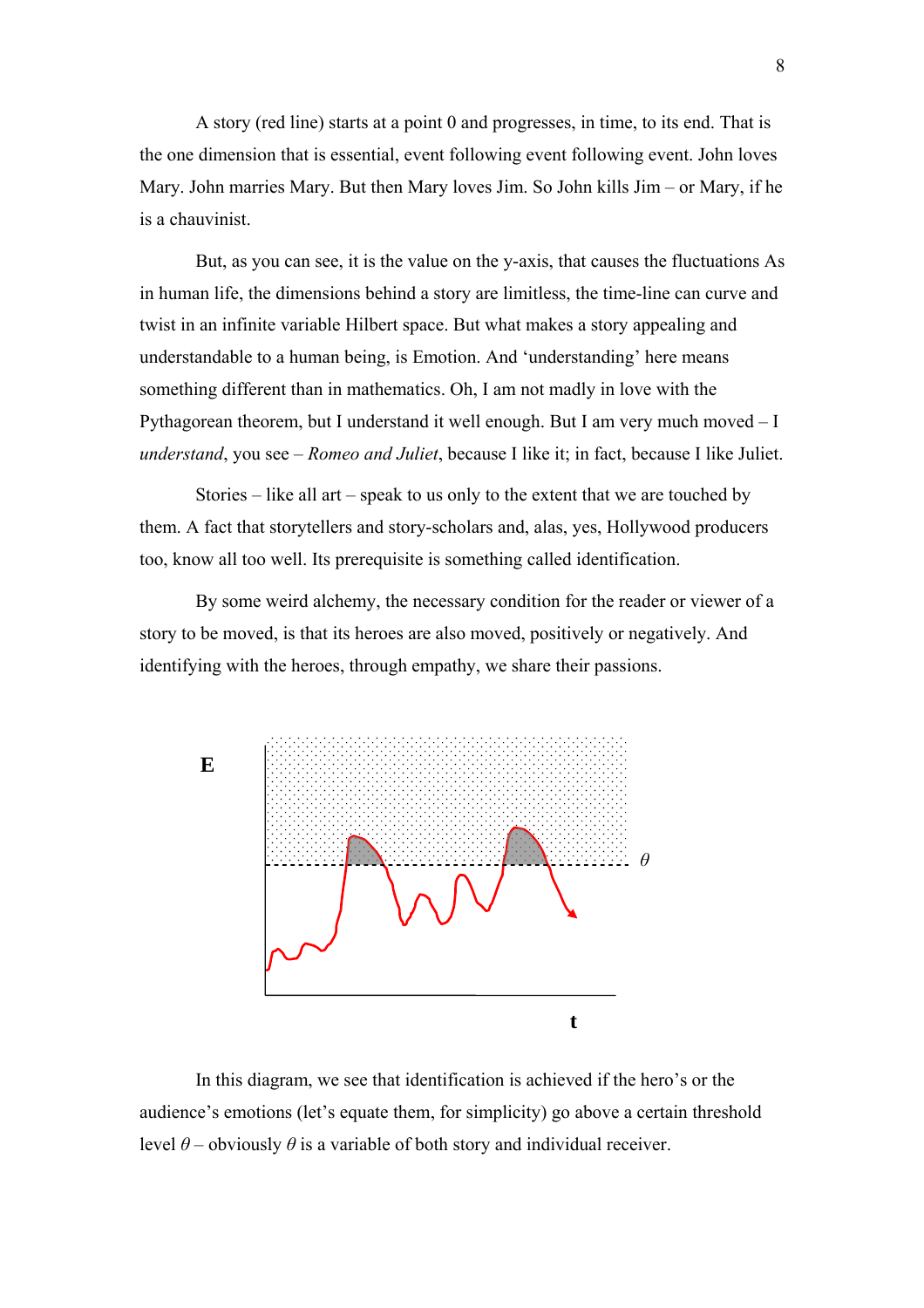Whether we like it or not, identification is a prerequisite for the understanding of a story. I know of course that to mathematically-trained minds, like yours, the emotions of the audience are shaky ground on which to base an epistemology. But remember this: only in its more trivial cases, like love stories of the *Harlequin* variety, or mass-produced television material, is pleasure the sole aim of storytelling. Good stories create bumpy emotional rides in order to communicate underlying patterns. Pleasure, identification, is the medium, not the message.

In fact, a good story is linear only in appearance, its temporal shape really a reflection of inner, complex structure.

To begin with, every story is a journey:



Where the hero advances from the beginning to the end – the space here is conceptual –, meeting enemies/obstacles/negative situations (purple arrows) and friends/helpers/positive situations (blue arrows). The dotted lines represent some of the – to refer again to T. S. Eliot – roads not taken.

Thus, the red line that we saw earlier, is nothing but a projection of an underlying reality.

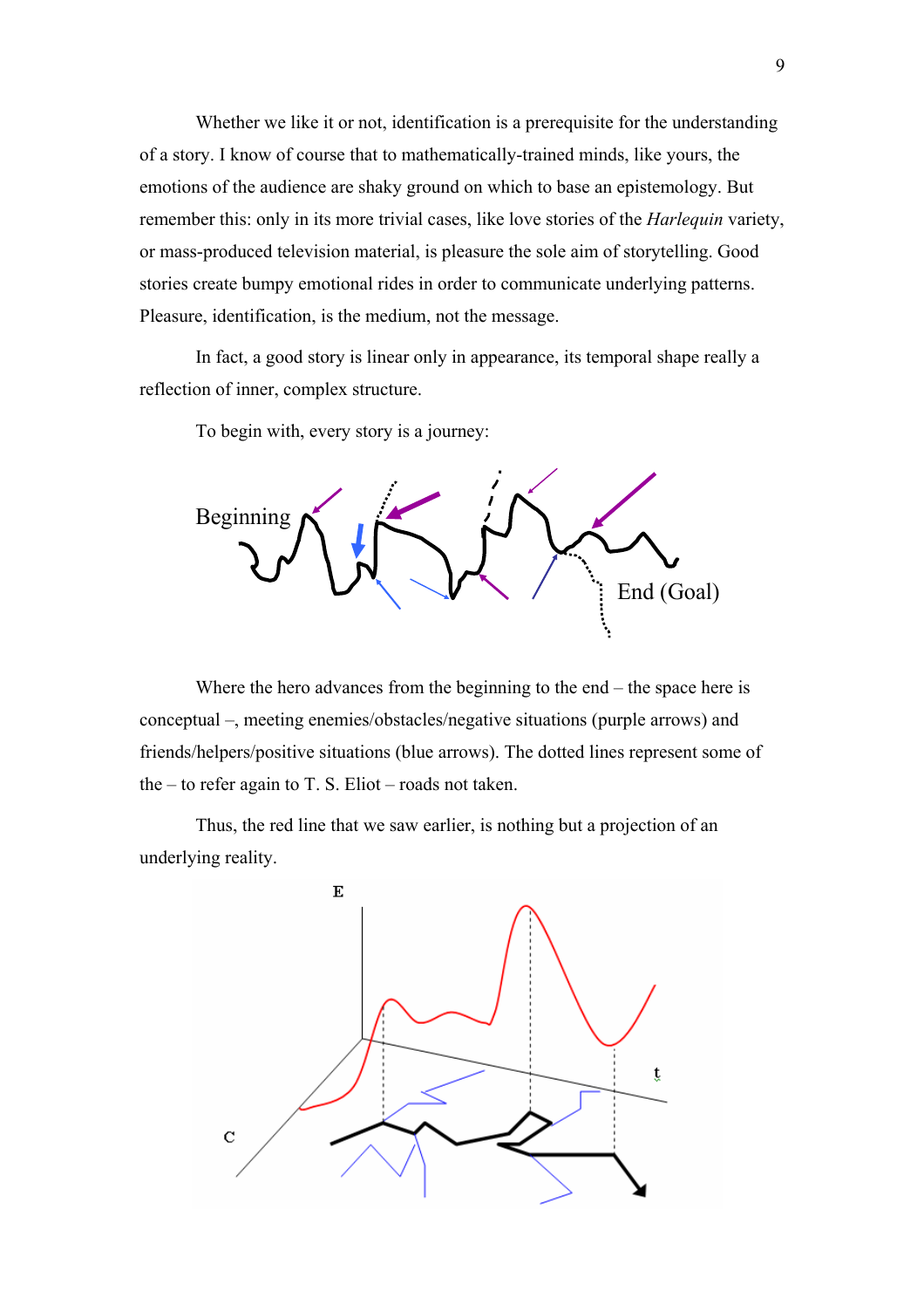I this diagram, C represents Choice. We see now that the red line, the emotional line, is but a reflection of a progress, re-enforcing its meaning. Again, emotion is the medium: the message meaning is a complex reality of decisions – something that seems much friendlier to reason.

Quiz: if we conduct a survey, asking persons in the street to find the name of a great twentieth century mathematician among the following: 1) David Hilbert, 2) Herman Weyl, 3) John Von Neumann, 4) Alexandre Grothendieck, 5) John Nash… What do you think the answer will be? Stupid question: John Nash, of course! But is Nash a greater mathematician than the others? No. Why then? Another stupid question. And what about Andrew Wiles? The fact that he is quite well-known outside the mathematical community – a unique feat for a mathematician – is not due to the fact that he proved Fermat's Last Theorem (to the extent that he did: he really proved a much stronger, but much less famous, hypothesis – it was Ken Ribet who had proven, before him, that this also implied FLT). No. Wiles' fame is really due to the fact that someone wrote a nice book about it.

If you find this state of affairs unfair – as it is, in a way –, I offer as consolation the opinion of psychoanalyst Bruno Bettelheim, from his book *The Uses of Enchantment, the meaning and importance of fairy tales*. When a fairy tale instructs and delights a child, he tells us, it does not delight because it instructs. On the contrary: it will instruct only because – if and only if, I should say – it will delight. If *Jack and the Beanstalk* manages to teach a child something about the rights of the weak and the value of courage and persistence, it is not because the rights of the weak, courage and persistence are in themselves appealing to a child. This is crucial: the child will learn those good things from the fairy tale only because he *likes Jack* and thus identifies with him. If the Giant, rather than Jack, happened to be the more likable character in this tale, then it would teach the child another lesson: that all intruders into the houses of the privileged must be punished harshly, preferably cooked and eaten in a stew.

So: if the new surge of appealing mathematical stories motivates some people to learn more about mathematics – and it does – this is a welcome consequence. But they have eaten the pill for the sugar, not the medicine.

10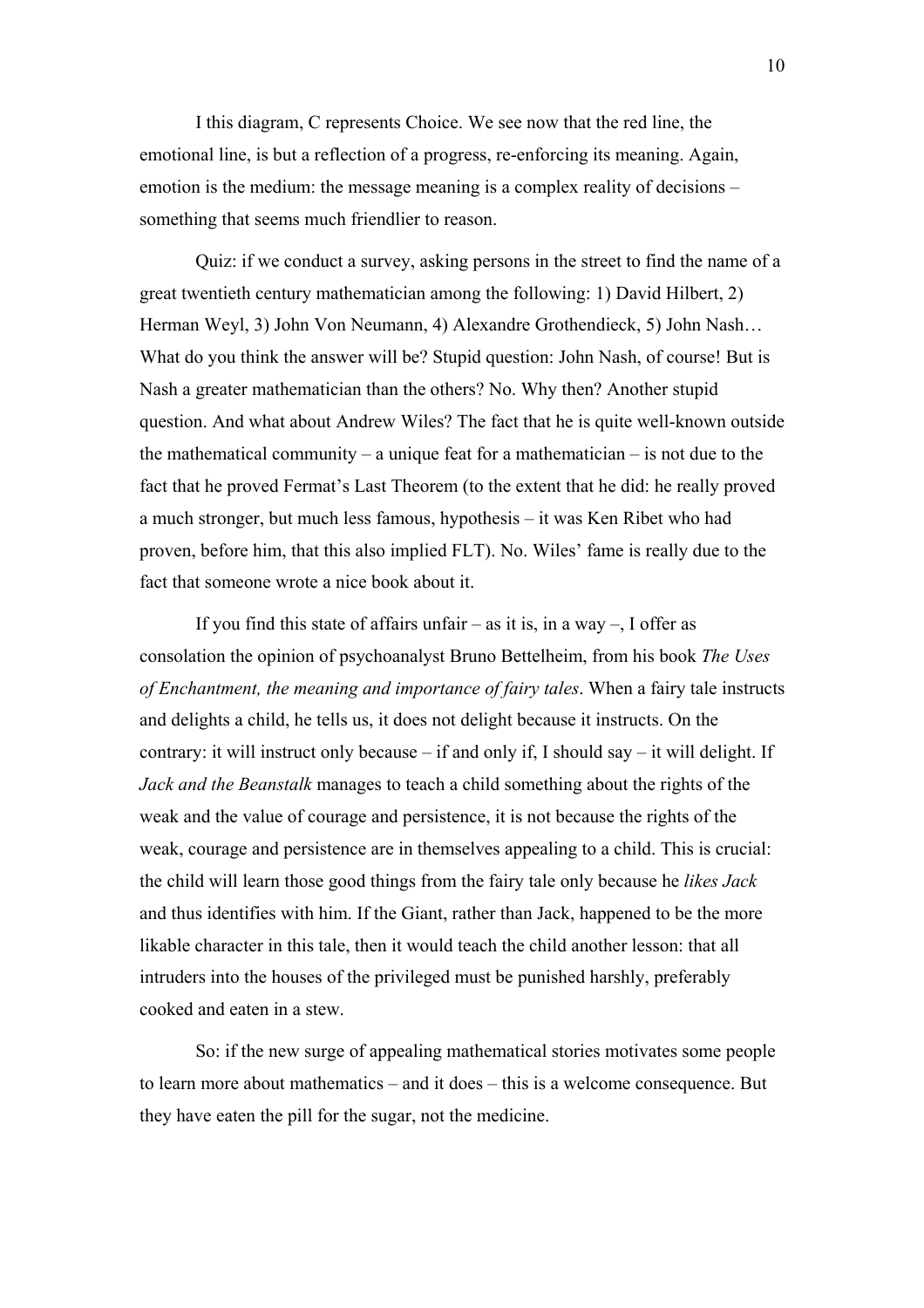And if I am allowed to speak from personal experience: almost daily I hear people tell me that their view of mathematics was changed – for the better, fortunately – after reading *Uncle Petros and Goldbach's Conjecture*. And I get the full range, from the lovers who feel I have added to their passion, to the dis-likers who now have turned to liking, even cases – and those are most dear to me, because they remind me of my own past –, of haters-turned-to-lovers. Such is the power of narrative. In fact, this power is so great that on occasion the criterion of 'good story' takes completely over, as in the invitation I received two weeks ago, by a provincial branch of the Hellenic Mathematical Society, no less, asking me to, quote, "give a lecture on the life and work of the great Greek mathematician Petros Papachristos". It doesn't matter that Petros is a fictional creation. If you love him, you want to find out more about his work.

So: we obviously have at least one valid reason – and it is a very important reason – to introduce narrative to mathematics education: to try and move people some distance on the scale, from hate towards love.

Yet, there is more, a deeper and more intricate connection between narrative and mathematics.

Aristotle says that drama is about *character revealed through action*. But the action of mathematical heroes is mathematical – and that deserves our extra attention.

I will briefly outline an idea I published recently in brief form. I call it "Euclid's Poetics".

This is the essence of it: that there is a strong isomorphism between the underlying structure of story – any story – and the process of proving a theorem. In fact, the paradigm of mathematical exploration is the purest language in which to express story construction.



I got the first hint of the idea reading a comment by a reader of *Uncle Petros* on the internet, that "the book unfolds much as a solving a mathematical problem would". Yet, reflecting on this, I realized – shocked – that all books, all stories that is, unfold much the same way.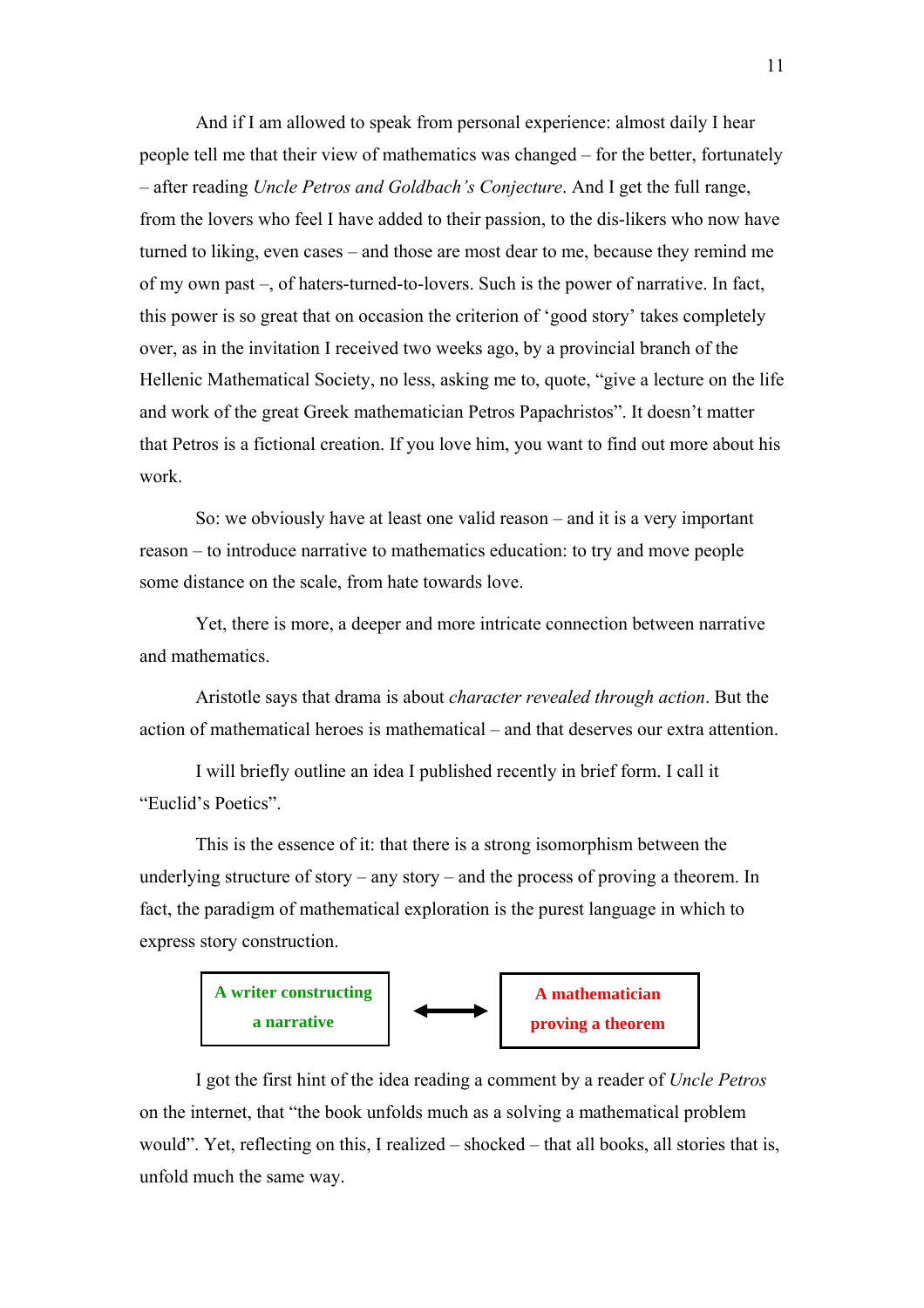And this brought to my mind something I'd read many years back in the unlikeliest of places, a theological treatise by Basil of Cappadocia, that same person, the *Aghios Vassilis* whose carols we heard sung in Athenian streets a few days ago. In this treatise, the *Homilies on the Six Days of Creation*, Saint Basil propounds the thesis that God created the world with an anthropocentric goal in mind. Thus, the Sun is in the sky to light us on our way to work and worship, the sea so we can travel and fish, and so on. When he comes to explaining the *raison d' être* of the animals – cows for their milk, bears for their skin, the horse to pull the cart, etc. –, Saint Basil says something totally amazing about the dog. The dog, you see, was not put on Earth simply to guard our sheep and our houses, but… But to teach us the *reductio ad absurdum*!!! Saint Basil uses the precise words, he writes: *εις άτοπον απαγωγή*.

Let me explain his point – the diagram is my own:



The dog, having smelled the bone will first explore one possible path. But if the bone is not that way he will retrace his steps, i.e. he will not automatically correct his trajectory – if he did that he would have taught us approximation –, but go back to the beginning, modify his premise – his course – and try again! …This particular dog in the diagram has never heard of the Rule of the Excluded Middle, so he has to do it twice.

The point here is extremely important: there exists an analogy between mathematical proof and spatial exploration. You see, the progress of a mathematician to the proof of a theorem can be mapped in some conceptual space, thus: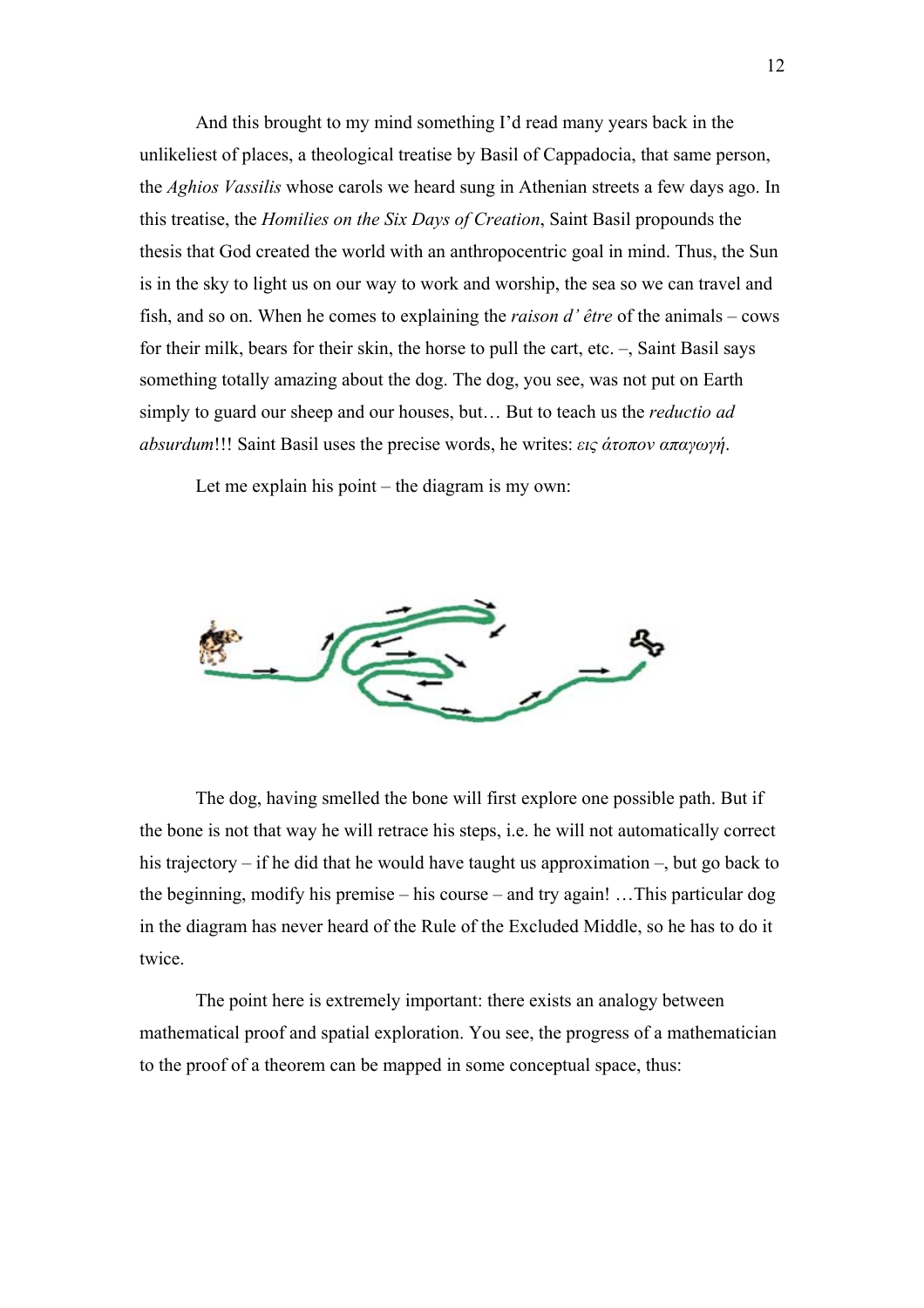Beginning End (Goal)

Where the mathematician advances from the hypothesis to theorem meeting enemies/obstacles/negative situations (purple arrows) and friends/helpers/positive situations (blue arrows). Here, as in the earlier diagram we see the projection in two dimensions of a course in a multi-dimensional space, also conceptual – but sometimes, as in the case of Paul Erdös also spatial! –, dimensions being purely mathematical and others human: thus, on the negative side, both mathematical and human, we can have cul-de-sacs, impossibilities, contradictions, lack of necessary intermediate results, but also antagonism, fatigue, etc., whereas on the positive side we have lemmas, mathematical tools, associates, articles, results, flashes of insight…

This leads in fact to another isomorphism and so by application of the transitive quality we have a full triangle:



Storytellers can use this triad to generate and clarify the structure of their stories. But, more importantly to us, mathematicians, paramathematicians, educators, can use the tools it gives to give narrative form to mathematical argument.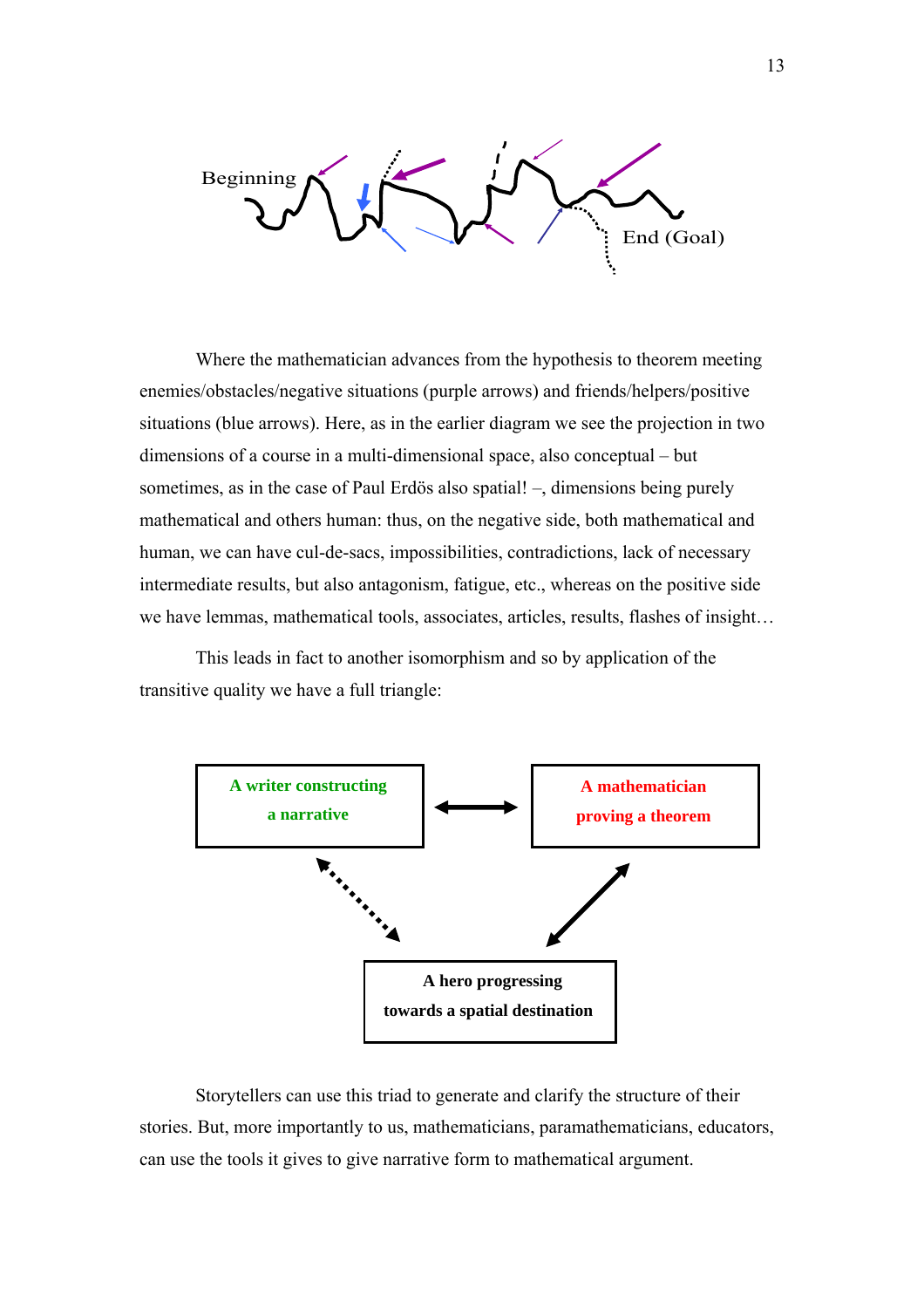I will give you a taste of this, with two examples.

First, remember that like mathematics, narrative is problem-generated and goal-oriented: the backbone of a story is formed by this hero wanting something.

Thus:

| <b>Ulysses</b>              | wants | Ithaca             |
|-----------------------------|-------|--------------------|
| Oedipus                     |       | Cure of the plague |
| Parsifal                    |       | the Holy Grail     |
| Hamlet                      |       | Revenge father     |
| The three sisters (Chekhov) |       | Moscow             |
| The old man (Hemingway)     |       | The fish           |
| Romeo                       |       | Juliet             |
| Juliet                      |       | Romeo              |

Likewise, in every mathematical quest the hero (mathematician) wants to get (solve or prove) something.

| <b>Hippasus</b>        | Prove irrationality of $\sqrt{2}$       |
|------------------------|-----------------------------------------|
| Newton/Leibniz         | Find gradient/area under curves         |
| <b>Evariste Galois</b> | General solution of 5th degree equation |
| Atle Selberg           | New proof of the Prime Number Theorem   |
| <b>Stephen Smale</b>   | Higher-dimensional Poincaré Conjecture  |
| <b>Andrew Wiles</b>    | Fermat's Last Theorem                   |

A straightforwardly simple progress in a proof process – as in the first case, here – is not always the case. In storytelling it happens in what we call romance, the happy ending, the simple – in terms of a constant goal, from start to finish –, quest myth, like Homer's *Odyssey*, or *Lord of the Rings*. Otherwise, the search can take any form, within certain constraining rules, e.g. that a repetition of the same fruitless subitinerary, in a loop, is permissible only if the hero (or mathematician) has other things on his mind. I will show two isomorphic variants of complication *vis à vis* the intended goal, to give you an idea of the analogy: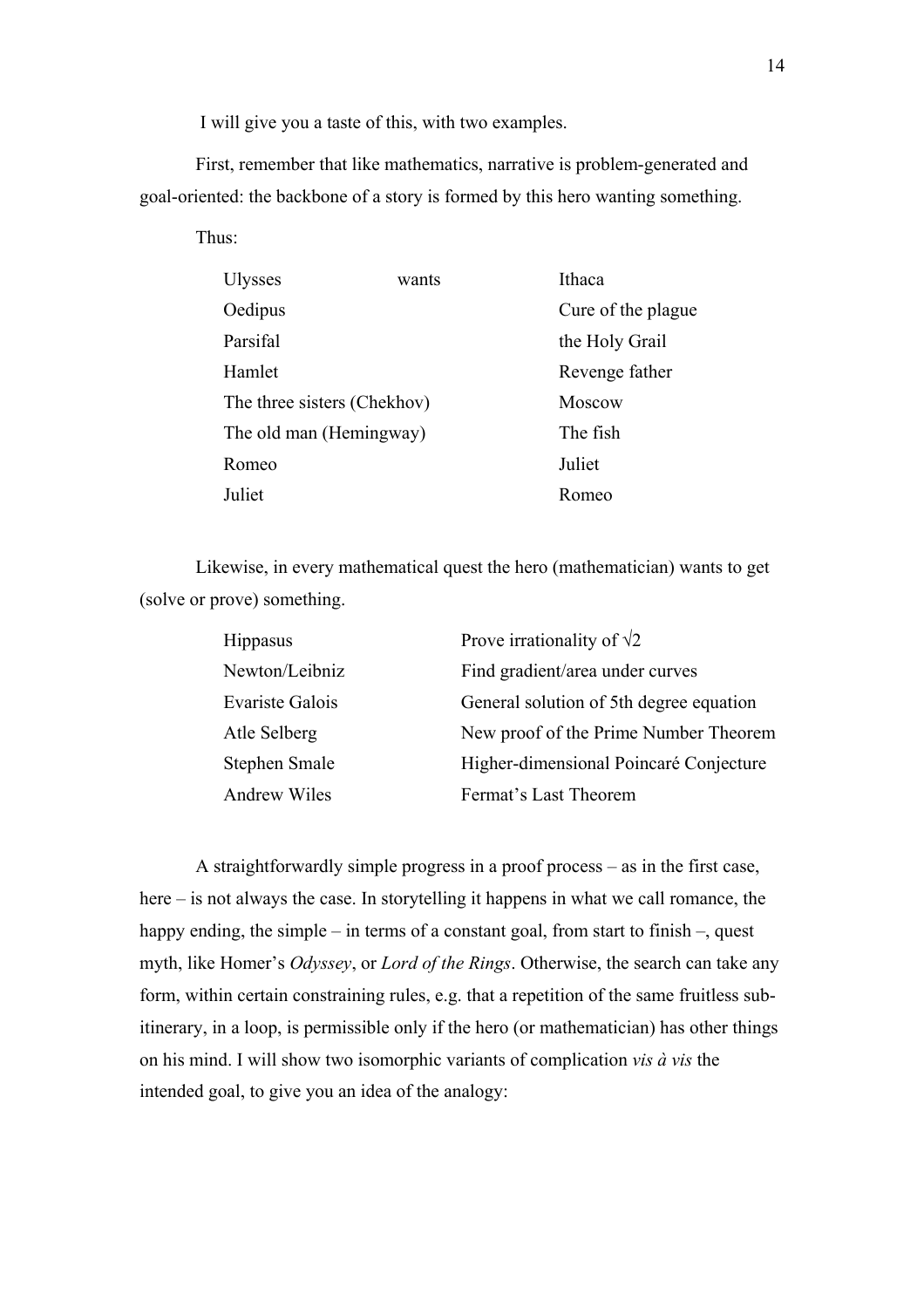**STORYTELLING: The goal is reached (i.e. the task is achieved) but…** 

- **a. This points the hero to a more interesting goal (the case of Kazantzakis' Odyssey, which begins with Odysseus reaching Ithaca – and departing again, wanting more).**
- **b. This makes the hero realize the importance of the journey over the goal (the case of Cavafy's Ithaca)**

While, analogously, in mathematics:

**MATHEMATICS: The goal is reached (i.e. the theorem is proved) but…** 

- **a. This leads to a more interesting goal (e.g. Stephen Smale, solving a topological problem regarding the Horseshoe shape, and being led by this to non-linear dynamical systems and the invention of chaos theory)**
- **b. This makes the mathematician realize the importance of the journey, i.e. intermediate results, over the goal (Evariste Galois, who, by showing the impossibility of the general solution of the equation of the 5th degree, created something far more important, group theory and a lot more).**

For the second example, here is a sketch from a Hollywood script-writing class – ah, Hollywood again:



 **Beginning Middle End** 

**1st ACT: Set-up 2nd ACT: Conflict 3rd ACT: Resolution**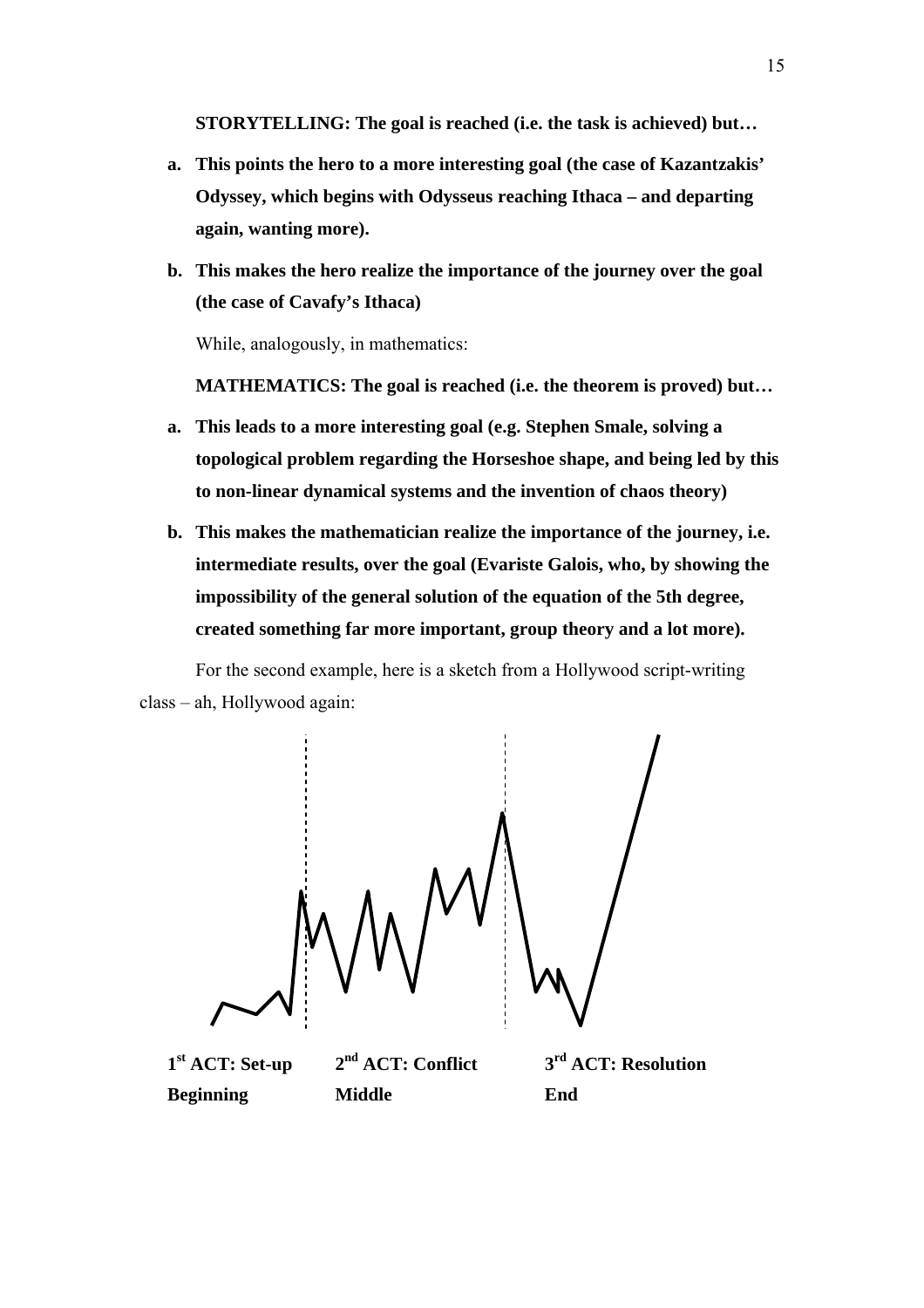This is a very classical three-act structure, again of the happy-end variety, an extremely effective machine, when handled well, for manipulating the audience's emotions, hopefully also to impart some meaning.

Now, see how well it applies to this most famous tale of mathematical proof, Andrew Wiles and Fermat's Last Theorem – in fact, it is exactly the perfect fit to such an archetypal audience-pleaser which explains the great appeal of the published form of the story of FLT.

- a. First Act. Andrew Wiles, a successful mathematician, goes on with his life. Until (near the end of Act One) he goes to a friend's house to drink icedtea one afternoon and there hears that Ken Ribet has proven the connection between FLT and the Taniyama-Shimura conjecture. Since proving FLT was his childhood dream (we are told) this immediately mobilizes him into action. This is what they call in Hollywood Plot Point One, a sudden peak in intention which engages the protagonist and spurs him on.
- b. Second Act. This is the seven years lonely struggle with its ups and downs – don't forget that this is really an outline, showing mostly the emotions. By our previous diagrams there is a clear-cut mathematical progress underlying this, ending with Plot Point Two, the point where Wiles thinks he has proved the Conjecture (thus FLT, too) and announces this during a course of lectures, thus achieving instant world-acclaim – this, of course, is due to FLT's fame, and not its intrinsic value per se.
- c. Act Three. After the peak at the end of the previous act, we have a huge drop when a serious gap is discovered – so serious in fact that Wiles confesses, in writing, that the theorem 'is not in fact proved'. But then, in the end, gloriously, just as he is ready to abandon his efforts, Wiles tells us, he suddenly sees the light, there comes the great, final insight that proves the Taniyama-Shimura conjecture and thus FLT too. Applause. Curtain.

Now, before I too move into the third act of this lecture, in order to make concrete proposals about the application of narrative to mathematics education, let me point to one possible paradox: I referred earlier to the existence of a strong homomorphism from mathematics to mathematics education. Yet, as narrative is at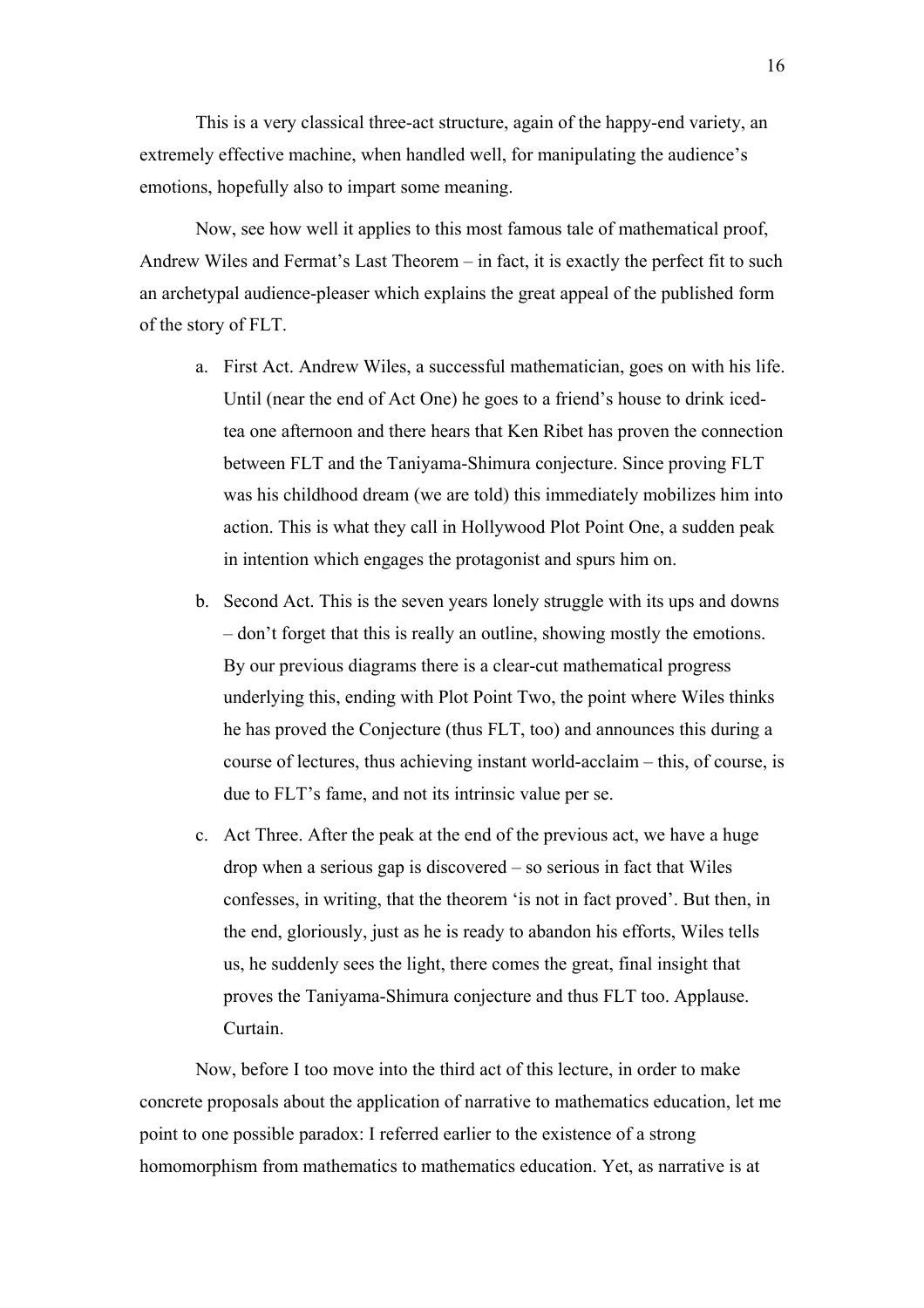present extraneous to mathematics, does not my proposal of assimilating it into its teaching smack of a contradiction? How can a method of teaching mathematics have validity, if it does not reflect a part of mathematics itself? Here, I return to the concept of 'revolution', I referred to earlier.

Paul Erdös said, cutely, that mathematicians are machines turning coffee into theorems. Alas, there is more truth there than meets the eye.

This is precisely why I used such a strong term: 'revolution'. I believe that a new branch of mathematics, not yet obviously apparent as such, not yet unified or with a constant voice, perhaps not yet daring assert its existence as an independent discipline, is being born. A new branch of which we have desperate need. I call it *paramathematics*. For mathematicians – of the 'theorem proving variety' – only speak about mathematics from within it, with its own criteria of rigor – considering and outside view trivial or irrelevant.

Yet it almost seems to be a direct corollary of Kurt Gödel's great theorems, that mathematics does not possess the language within itself to reflect on its own nature – and how could it, when it cannot even (at the level of one theory) solve the problem of its own consistency.

This is the meaning of *paramathematics*; this is the need for it: for a field, literally, on the side of mathematics, as *metamathematics* is beyond it. This will of necessity be cross- and inter-disciplinary, drawing on mathematics itself but also on logic, philosophy, epistemology, the history of ideas, cognitive psychology, sociology, anthropology, education theory. And, of course, mathematics education.

Of paramathematics we require that it provide mathematics as we know it with context and thus meaning, extra-mathematical meaning and thus criteria, distance, clarity, bird's eye view, integration with thought, history and society.

But it is obvious – good, handy mathematical expression this: "it is obvious" – that this field can develop neither along the strict logico-deductive model of mathematics itself (in that case it would be locked in the same kind of shortsightedness). Nor can it really adopt the criteria of a more-or-less Popperian, experimental science, since these would contradict the rigor required of mathematics, internally. I believe the solution is to conceive of paramathematics – and this appears to be happening in the first instances of the new sensibility in existence –, on Bruner's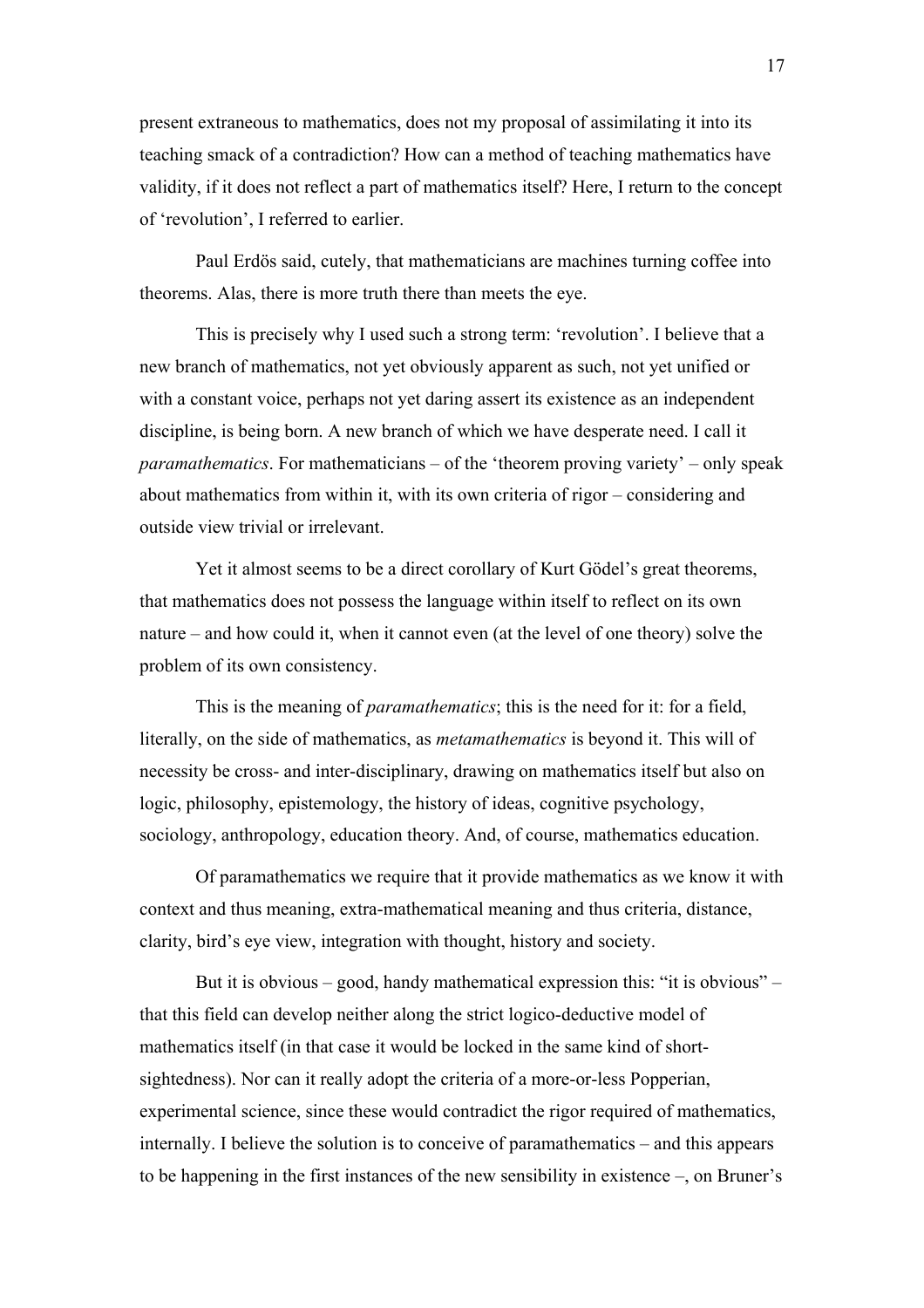second mode, the *narrative*. The goal of paramathematics must be to construct complex, causality-driven, linear discourses, that enrich mathematics by understanding it in context, historical, philosophical, cognitive, utilitarian, intrascientific, aesthetic – or combinations of the above.

Elements of this kind of discourse have been apparent in the last two decades, coming from a variety of sources, by authors who are either mathematicians or, if I may say it, paramathematicians. Apart from the non-fictional and fictional narratives already mentioned – I add to these the novel *Turing's Smile* by Berkeley professor Christos Papadimitriou, to be published soon by MIT Press –, I mention without hope of exhausting this new treasure grove: the expository-historical work of Philip J. Davis, Ian Stewart, Keith Devlin; the brave, invigorating 'opinions', on his website, of Doron Zeilberger; the work of philosopher-historian of mathematics Leo Corry; the books and columns of John Allen Paulos; the wise books of Reuben Hersh, especially *What is Mathematics, Really?;* the interviews of Alain Connes; the interviews and provocative essays of Gregory Chaitin; the brilliant narrative book *The Universal Computer* by Martin Davis, which traces the creation of the computer to the crisis in the foundations of mathematics, an inspiration for how profound history of mathematics can become. And, before these, the pioneering book *Mathematics, the loss of certainty*, by Morris Kline and Douglas Hofstadter's fascinating *Gödel, Escher, Bach*.

What characterizes the works listed, is a passion to talk about mathematics in a new way. What unites them is the indifference to the puritanical, "pure" platonic mindset, by which a specialist mathematician – and all mathematicians are specialists –, may speak either absolutely rigorously about the narrow field of his knowledge or else shut up. That he must always prove everything he says, that he must always be totally precise, totally clear, totally understandable – to the 4 or 5 people in the world that understand him anyway.

When mathematicians come to the real world, it is usually to ask for money – in this they resemble a lot the monastic communities of the Holy Mountain. Paramathematics can also amend this rather embarrassing situation, providing an ideal way-station of ideas, this way and that, where the great work done in mathematics can find a form that is understandable and relevant to our world.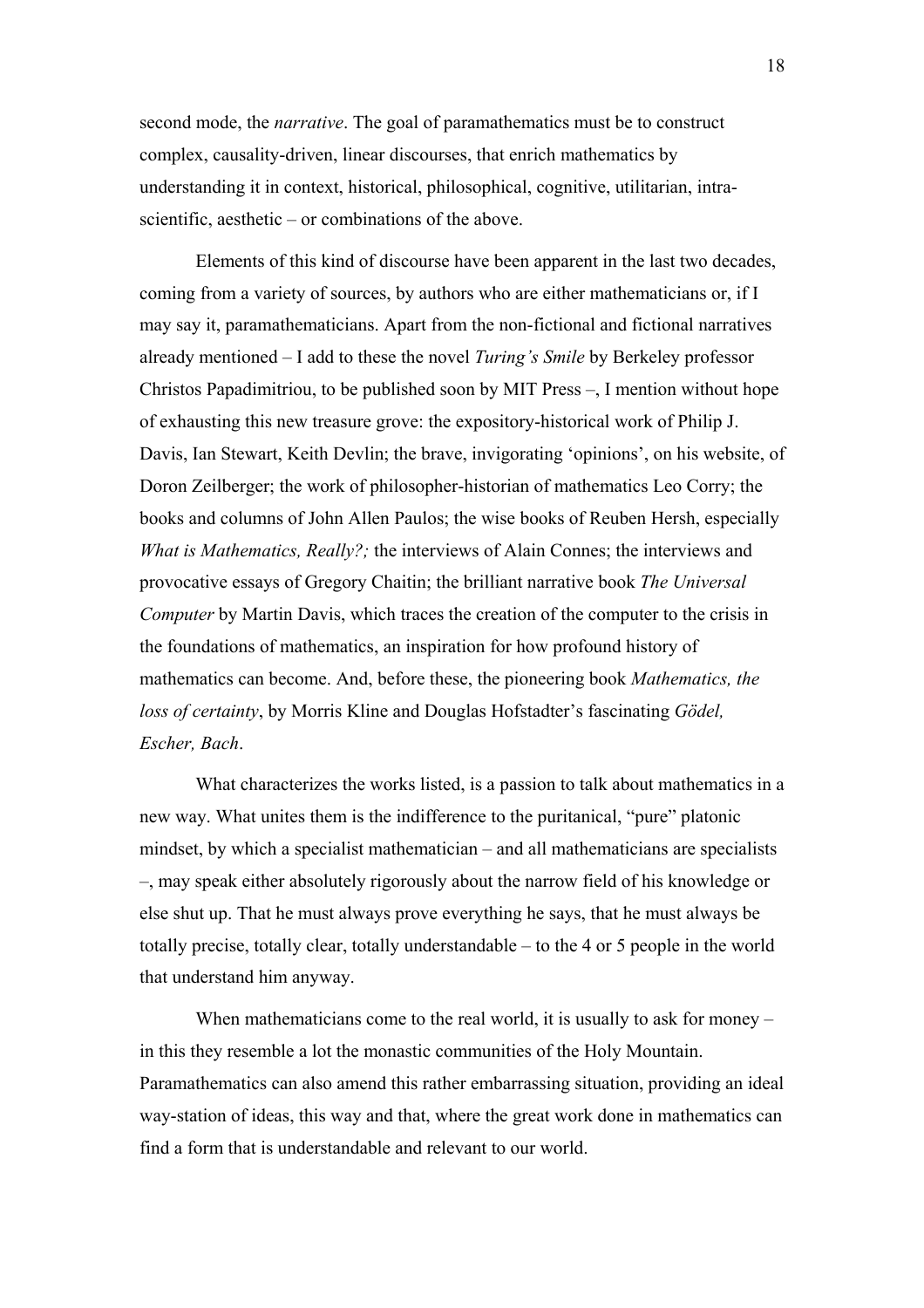Of course, we shall always need the theorem provers, the street-fighters and the mountain-climbers – there can be no mathematics without them. But we shall also need mathematical thinking that is at least once-removed from formalist rigor. And narrative can provide a solid ground for it.

But as hard-core mathematicians of the old variety – like Uncle Petros, eh? – are against frivolous novelties and think that a new theory or field is justified only if it can throw new light on difficult problems, let me just list a few:

- 1. Is the proof of the Four Color Theorem, by Appel and Haken, with its heavy reliance on computing a real mathematical proof?
- 2. To what extent did Andrew Wiles really prove Fermat's Last Theorem. I am not of course – am not in a position to, anyway – doubting the validity of the proof per se. But is it valid to ask, how many thousands or millions of deductive steps from the original statement of a problem can the labyrinthine logic of deduction validate itself? In theory, of course, this can happen ad infinitum. But does such certainty have place in the grand scale, after Gödel – and a less Platonist view of mathematics. I also mention the doubts expressed by Doron Zeilberger: that the proof stands philosophically on extremely dubious ground, straining use of the axiom of choice. Remember the consistency of set theory has not yet been proven. It can be undecidable or inconsistent. What happens if it is proven not to be so? Also, the phrase that it is not 'psychologically satisfying' points to interesting directions of investigation – directions that have to be paramathematical, I believe, rather than strictly formalmathematical.
- 3. What is the state of the truths expressed by Gödel's great theorems in the light of algorithmic information theory? Leading to:
- 4. Is there meaning in the recent talk of an "experimental mathematics", an approach not based on the Euclidean-Hilbertian criterion of wellformedness, but on a model closer to the Popperian?

These are some of the questions that are grand and crucial to mathematics. Yet mathematics in itself seems unable to take them further. Outside help is needed: paramathematics.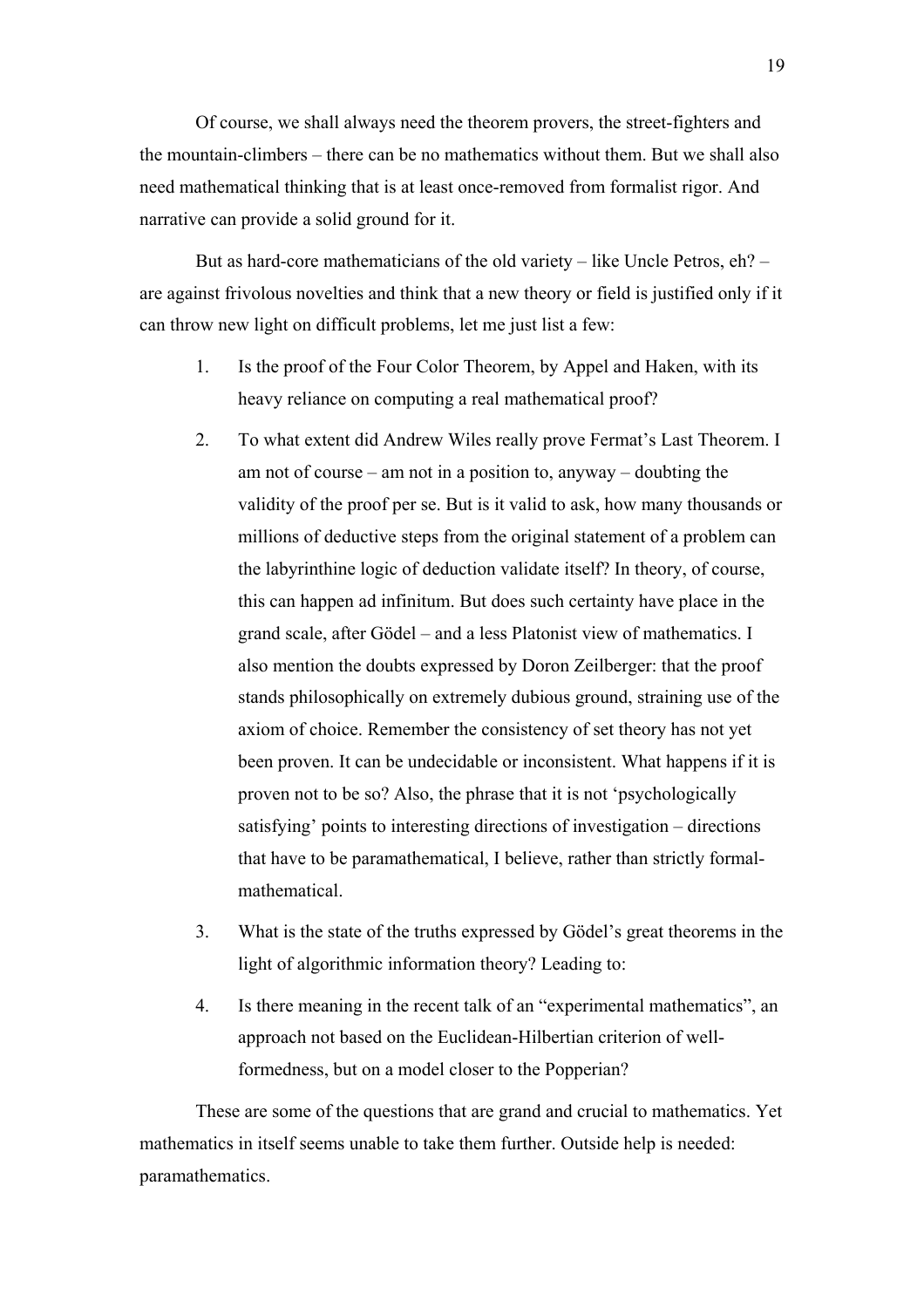I shall now conclude by trying to put my ideas into a four-point a proposal – to serve as a working hypothesis.

#### *Point one*

Mathematical narrative must enter the school curriculum, in both primary and secondary education. The aim is: a) to increase the appeal of the subject, b) to give it a sense of intellectual, historical and social relevance and a place in our culture, c) to give students a better sense of the scope of the field, beyond the necessarily limited technical mathematics that can be taught within the constraints of the school system.

#### *Point two*

Mathematical narrative must supplement and interact with technical mathematics teaching. But a substantial amount of time now given to technical mathematics – the only kind that is taught –, should, according to the age and the level of the students, be taken over by narrative mathematics. It is a certain fact that at least 90% of the students will forget at least 90% of the technical mathematics they are taught anyway, before the end of their education. So, use some of the time to make sure what they are taught sticks. Save time for narrative, use it to embed mathematics in the soul.

## *Point three*

The early years of schooling are crucial, as it is often here that the dislike of mathematics is planted. The main cause of this is the difficulty of a young child accepting abstraction and irrelevance – which mostly peaks with the introduction of the concept of number and arithmetic operations. At age five or six, a child lives in a storied internal environment, i.e. an environment cognitively organized by stories of all kinds, of family, of home, of daytime routine, of behavior, of neighborhood, of games, of friends, of animals, of dream. The main characteristics of the storied world are integration and emotional richness. With the introduction to mathematics, the child is *de-storied*, a neologism that sounds suspiciously close to "destroyed". We must be very careful when we provide the first bites of the fruit of the Tree of Abstract Knowledge.

The first way to use stories at this level is to create storied environments for mathematics, global as well as local, to ease the transition into abstraction. To create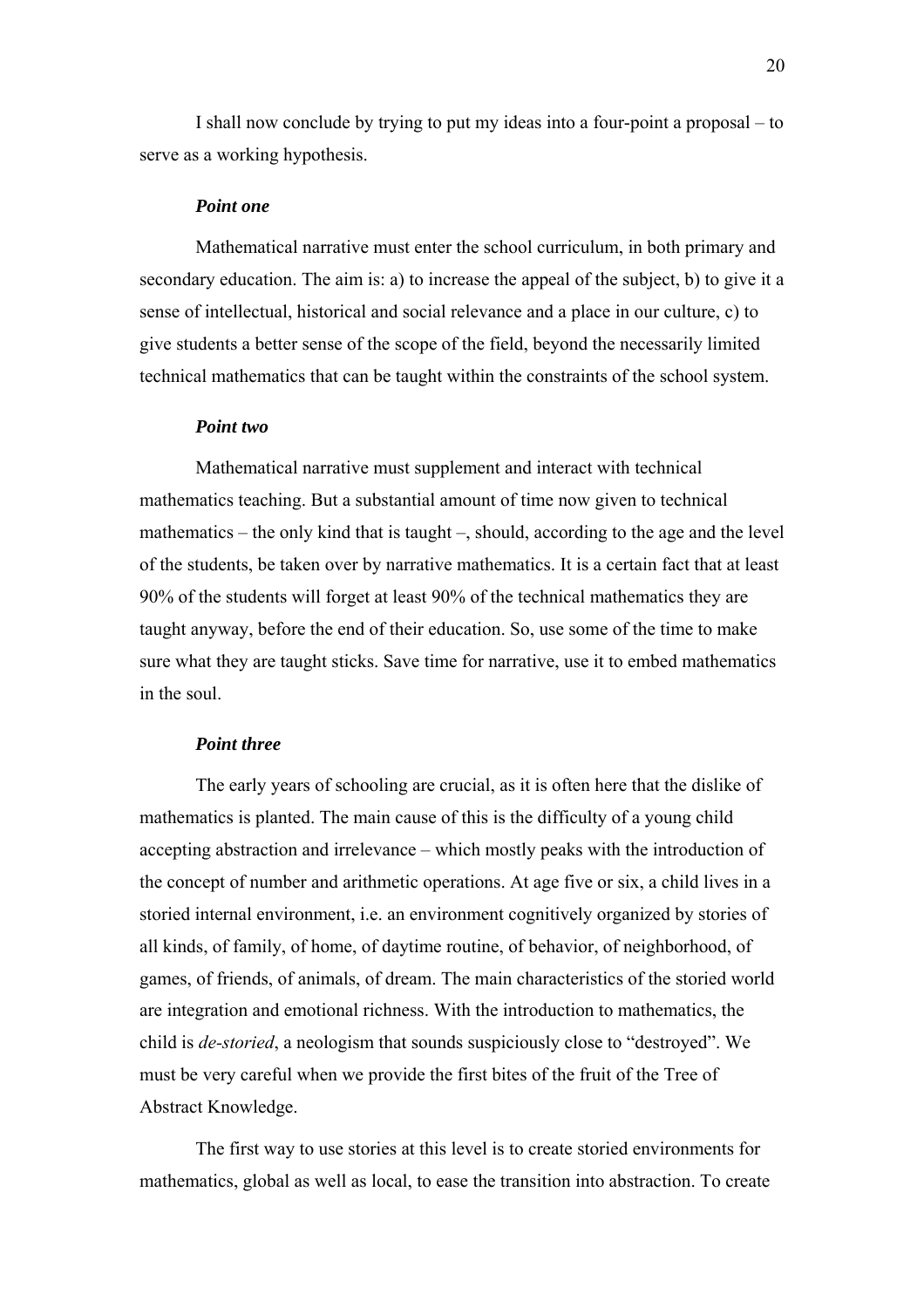stories, possibly with identifiable heroes and structured but rich conceptual environments, amenable to accepting independently fitting sub-stories. In this context heroes (targets for identification by the child) will progress doing mathematics, the students assisting him by participating. The mathematics itself need not be, at first numerical – no, nor Bourbakiste. One of the basic tasks of mathematical education is to teach people how to think. Yet, while it is highly debatable that solving second degree equations or complex trigonometric identities will promote thinking, it is obvious that puzzles, mysteries, whodunits, riddles, codes, anagrams, geometrical challenges – structures that can interact with stories by their very nature –, into which the concepts of number and operations are gradually introduced, are directly related to the basic logical operations. Using Euclid's Poetics, these can be either parts of larger narratives or mini-stories in themselves.

A storied environment is ideal to assimilate these, as basic variations of the Quest Myth – an exciting instance here being variations on Lewis Caroll's *Alice in Wonderland*. Furthermore, by use of Euclid's Poetics, there can be a gradual transformation of story and quest problems into abstract ones, as the student progresses – and these without losing the context. The emotionally motivated storied quest should allow teamwork – don't forget, history of mathematics teaches us that interaction and collaboration play a huge part in discovery –, providing an alternative to the solipsistic view of mathematical practice that a purist-Platonist mentality requires.

So, for our young students we can make rich stories, rich both in drama and in problem-solving strategies and tasks – these, we saw, can become interchangeable using Euclid's Poetics. Use what storytellers know about good stories and mathematicians about good proofs – Polya's work here could provide great guidelines – to best advantage.

## *Point four*

In the existing situation, as students grow and acquire basic skills, the mathematics-to-mathematics-education homomorphism usually takes the following form: by Ërdös dictum that 'mathematicians are machines turning coffee into theorems', we strive in our schools to make students 'machines turning milder or stronger forms of coercion into exercise-solving'.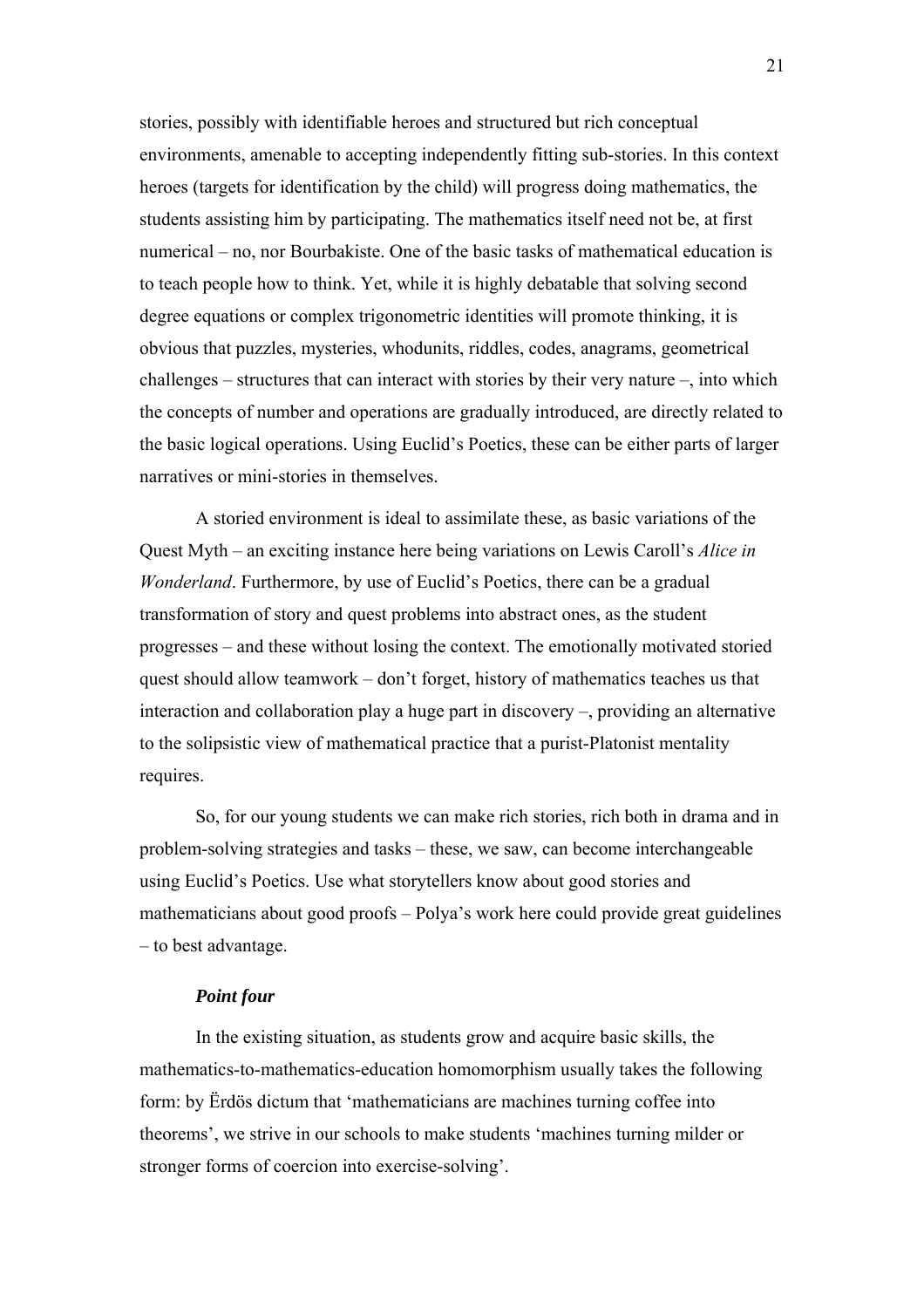The exclusive emphasis on the technical side of mathematics (mathematics reduced to mechanical routines that even many mathematicians dislike) has the ridiculous effect that while a fourteen-year-old is taught in the literature class Homer (in a Greek school) or Shakespeare and Dickens (in an English), i.e. the crowns of achievement in the field, the place within the grand scheme of mathematics of the math they are taught at the same time is, by analogy *Mary had a little lamb* or *Jingle Bells*. Of course, we cannot teach high school students advanced algebraic topology or Selberg's 'elementary' proof of the Prime Number Theorem or suchlike stuff. But we can talk *about them* – and if we think we cannot that's only because in mathematics, we have insanely equated teaching something – thanks uncle Plato! thanks uncle Euclid! – with a rigorous mastery of technical tricks, a mastery which we know deep down is, without Husserl's willful intention to learn, nothing but the application of a bundle of recipes. Oh, short term memory is a wondrous thing, as all of us know who have excelled in an exam by studying intensely the last two days – and then forgetting everything a week later. But in this case, rigor without emotion is about as useful as rigor mortis.

So: the answer is to introduce mathematical biography and history in the syllabus. And here we see again the importance of paramathematics. For otherwise, if narrative has its role in mathematics itself, its use in mathematics education (by a negative use of the homomorphism, math to math-ed) can be considered illegitimate or, if not, second-rate.

Through the teaching of mathematical biography and history with a paramathematical slant, students can a) identify with the human context of mathematical research and thus be better motivated for learning, b) depending on the mathematician or the period or problem that is taught, a lot of the relevant technical mathematical material can be integrated, in ways which, using Euclid's Poetics, can smoothen and motivate the transitions, from person to idea to problem to person, c) provide and help students find a context for mathematics and through it a sense of real purpose in what is to them now a mostly meaningless playing around with abstract symbols. The fact that some students like it, does not mean it has meaning for them: people like chess or solitaire, though they are meaningless.

By integrating biography with the history of mathematics, from a paramathematical viewpoint, as a form of fascinating intellectual history of ideas, the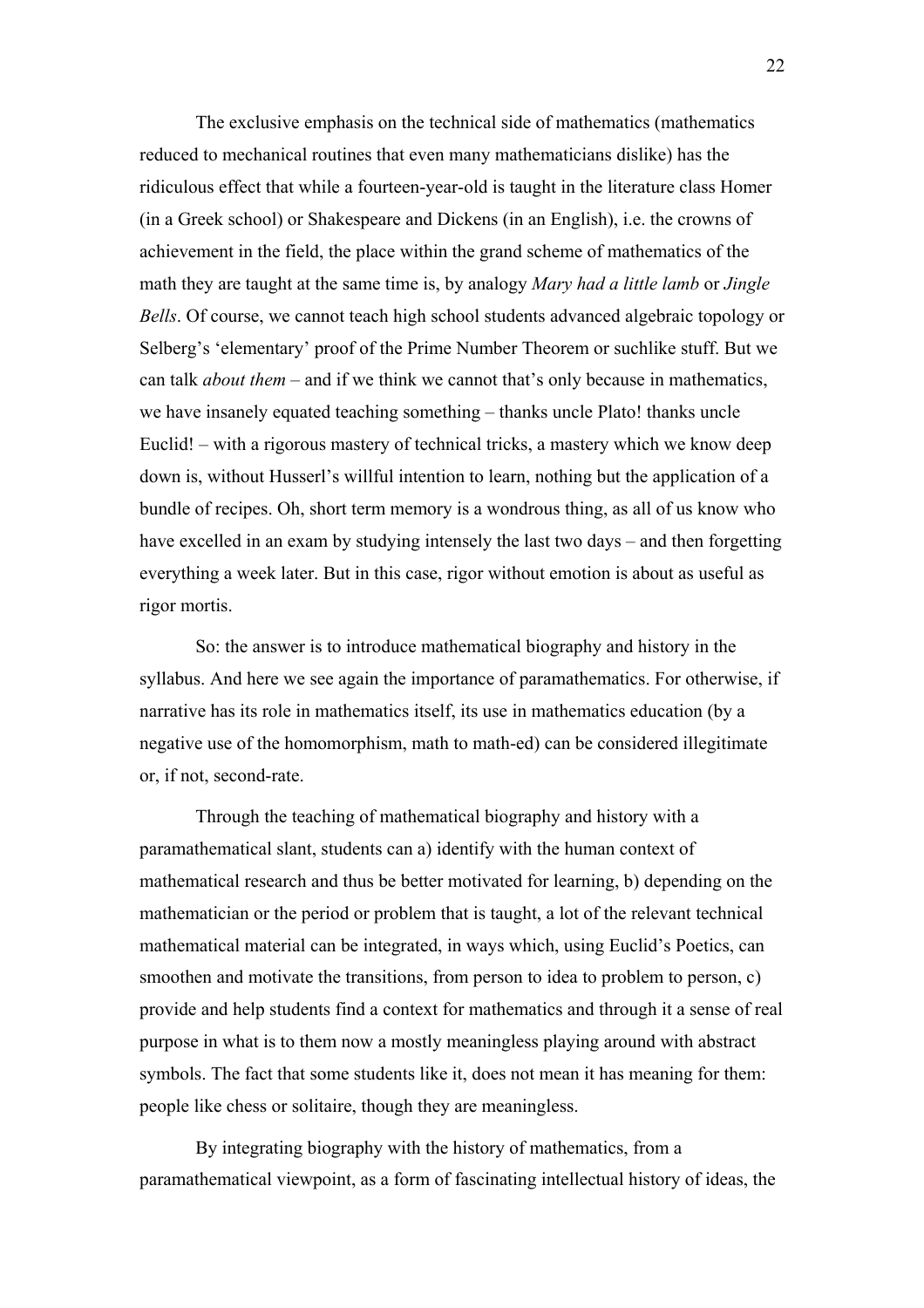technical knowledge taught to students can acquire a true context. All good stories, we said, are problem-generated and goal-oriented, as is mathematics. Let us endow, through stories, our teaching of mathematics with both the problems that generated it and the goals to which it's oriented.

It is degrading to both the students and mathematics itself, to present the reason for having to learn mathematics as, a) its necessity for some more advanced subject yet unmet and totally uncared-for, b) its – totally invisible – use in creating the rocket, the computer and the electronic toothbrush, c) its usefulness in 'learning to think' when this causal relationship is anything but apparent to the student – and not always to us. Let us, for the first time, try to answer question of the need for mathematics in the complex, meaningful way that it deserves.

Finally, I cannot but add, as an afterthought, an extra-mathematical extra point: we must try, at last, to make space for Howard Gardner's theory of Multiple Intelligences in our school system. For in mathematics, it is especially useful: for the students who have the aptitude, the teaching and the learning of mathematics can be significantly improved by the use of narrative. For some, those possessing for example a purely a verbal or physical inclination in their intelligence, by Gardner's classification, teaching mathematics in a technical way verges on the sadistic. Let's develop the sensitivity to view this, too, realistically. Some horses don't want to drink, no matter what we do. Some horses are just not as thirsty as others.

Ladies and Gentlemen,

What I have outlined, you may object, is not so much a plan as a dream.

Yet, the visible, measurable difference – however slight – that the mathematical narratives in existence have made in the last few years, the resurgence of interest in mathematics in the general culture and, above all, its investment with meaning and emotion through the appearance of paramathematics, give me hope that this is not only a correct, but a realistic direction.

Of course, if it is to come to fruition, both you, the specialists and researchers in mathematics education and we, the storytellers, have a daunting task. Even an experimental application of such a program, needs planning, hard work, both in the way of concrete research and in the preparation of the teaching material, in whatever form. The work has to be creative and inspired. Yet, the paramathematical sensibility